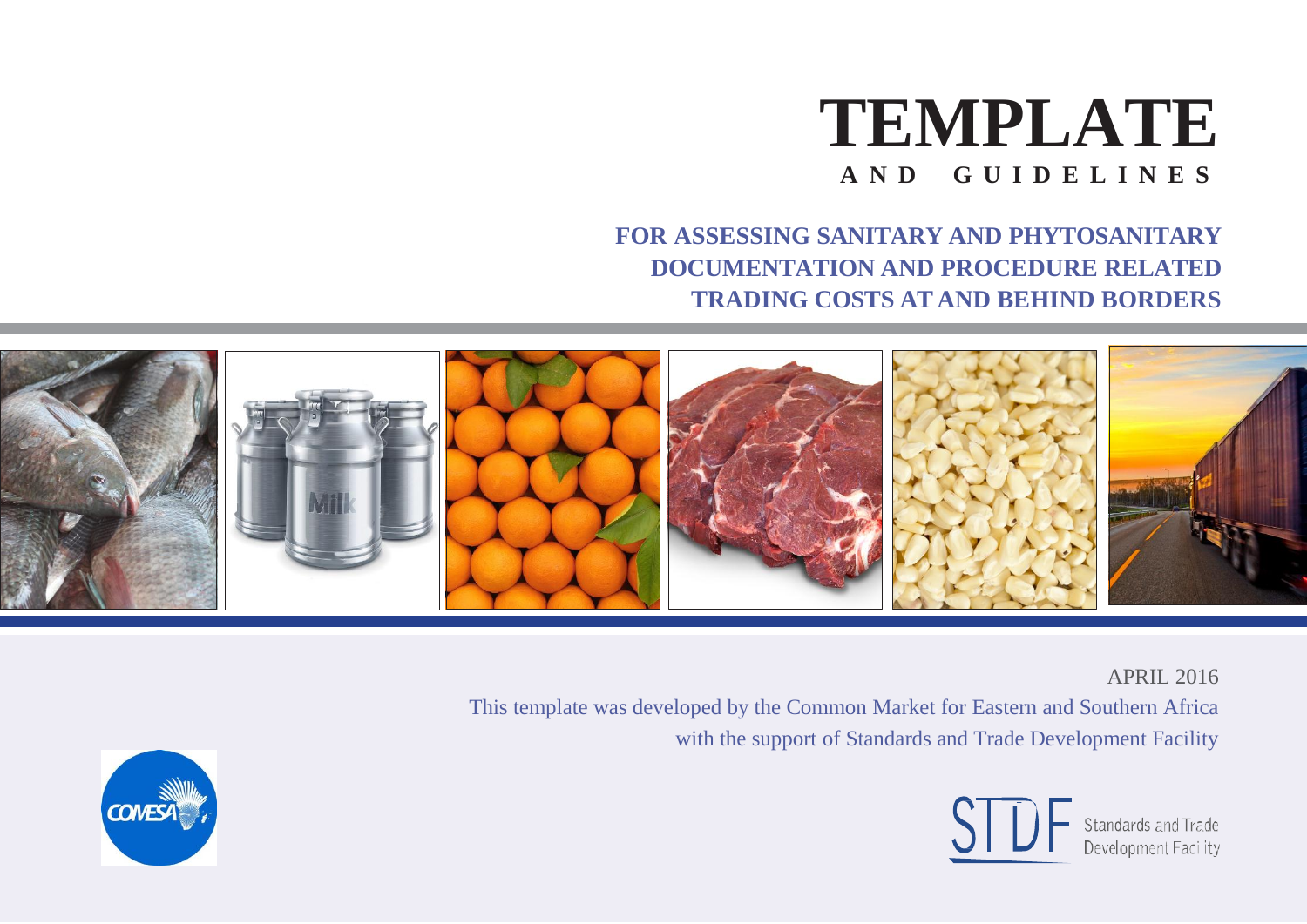

This document was developed in colaboration with the Centre for Agriculture and Biosciences International and DevelpmentShift Consulting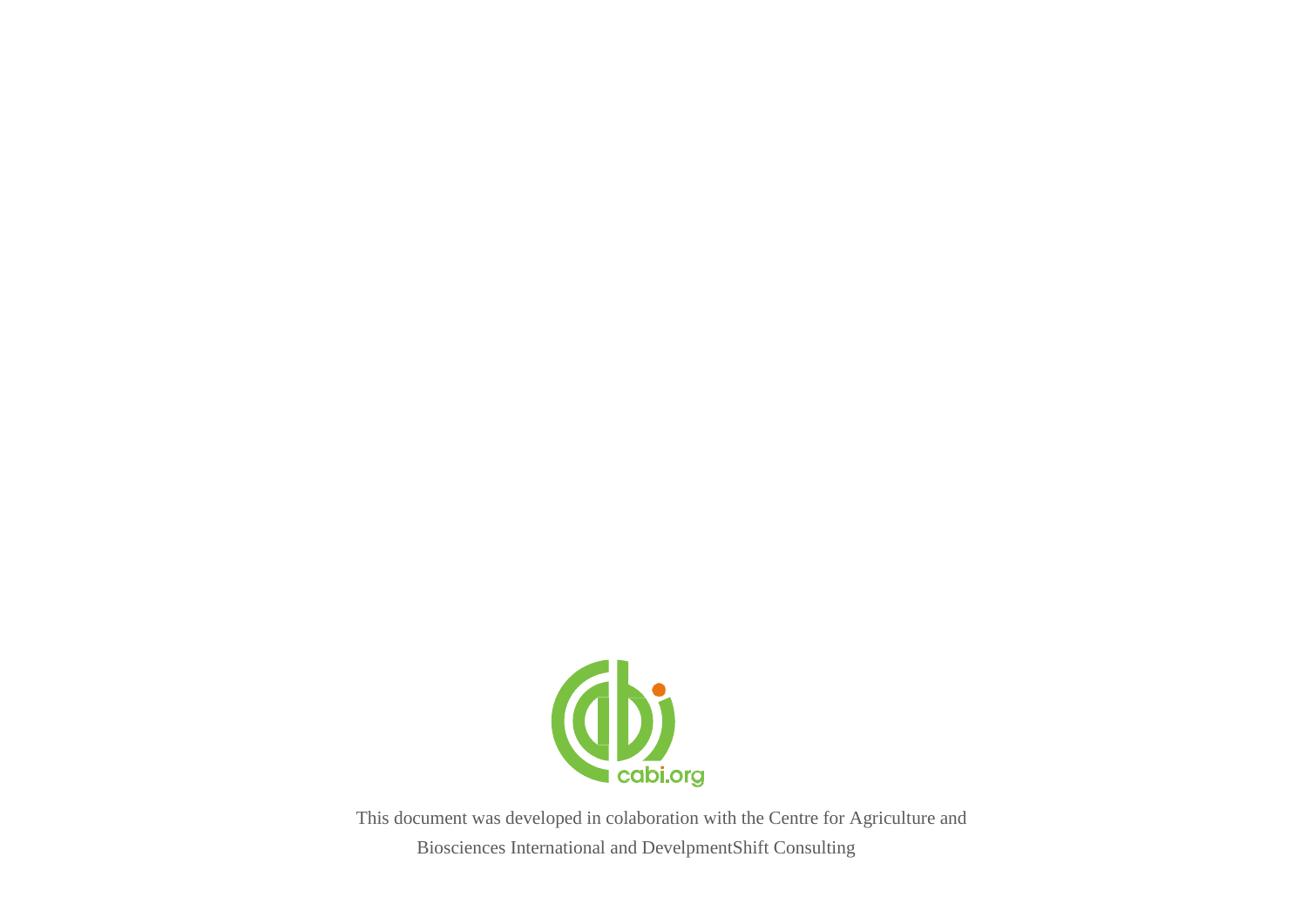# **1.0 The Template**

This template is for rapid baseline assessment of the trading costs related to Sanitary and Phytosanitary (SPS) technical requirements at and behind borders. The template is to facilitate collection of data on trading costs related to implementation of SPS measures at selected border crossings for selected commodities in the Common Market for Eastern and Southern Africa (COMESA) region. The template includes guidelines for its implementation by national experts in executing the assessment.

# **2.1 Template Guidelines**

# **2.2 Template Components Guidelines**

#### **TOOL 101: BORDER POINT ASSESSMENT CHECKLIST**

This Tool will be administered through observation and verifications undertaken with various stakeholders. The stakeholders that may be consulted for effective data capture, using this tool will include: Traders, Clearing Agents, Revenue Officers and Security Personnel, Stores and Loading Officers, Cargo Officers and the Regulatory Officers

| <b>SECTION</b> | <b>CODE</b> | <b>DESCRIPTIO</b><br>$\overline{1}$                                                                                                                                                                                                                                          |  |
|----------------|-------------|------------------------------------------------------------------------------------------------------------------------------------------------------------------------------------------------------------------------------------------------------------------------------|--|
|                |             | Capture information related to the border post, consignment, commodity, interviewer/data collector, date and time of the data collec-                                                                                                                                        |  |
|                |             | tion. The section also appears as the first section in all the other Tools                                                                                                                                                                                                   |  |
|                | A010-A027   | Captures details on the consignment from the point of arrival to the time the documentary control procedures are completed. The information captures<br>the duration taken by the consignment stored in the temporary storage facilities at the border post (A015 and A016). |  |
|                | A016        | Captures the fee paid for temporary storage at the border                                                                                                                                                                                                                    |  |
|                | A017-A024   | Information provided in A018 to A024 is important for verification and validation of data provided in the entire tool                                                                                                                                                        |  |
|                | A025-A028   | Captures information on whether or not documentation is required for the consignment and the length of time it takes to complete the                                                                                                                                         |  |
|                |             | documentation process.                                                                                                                                                                                                                                                       |  |



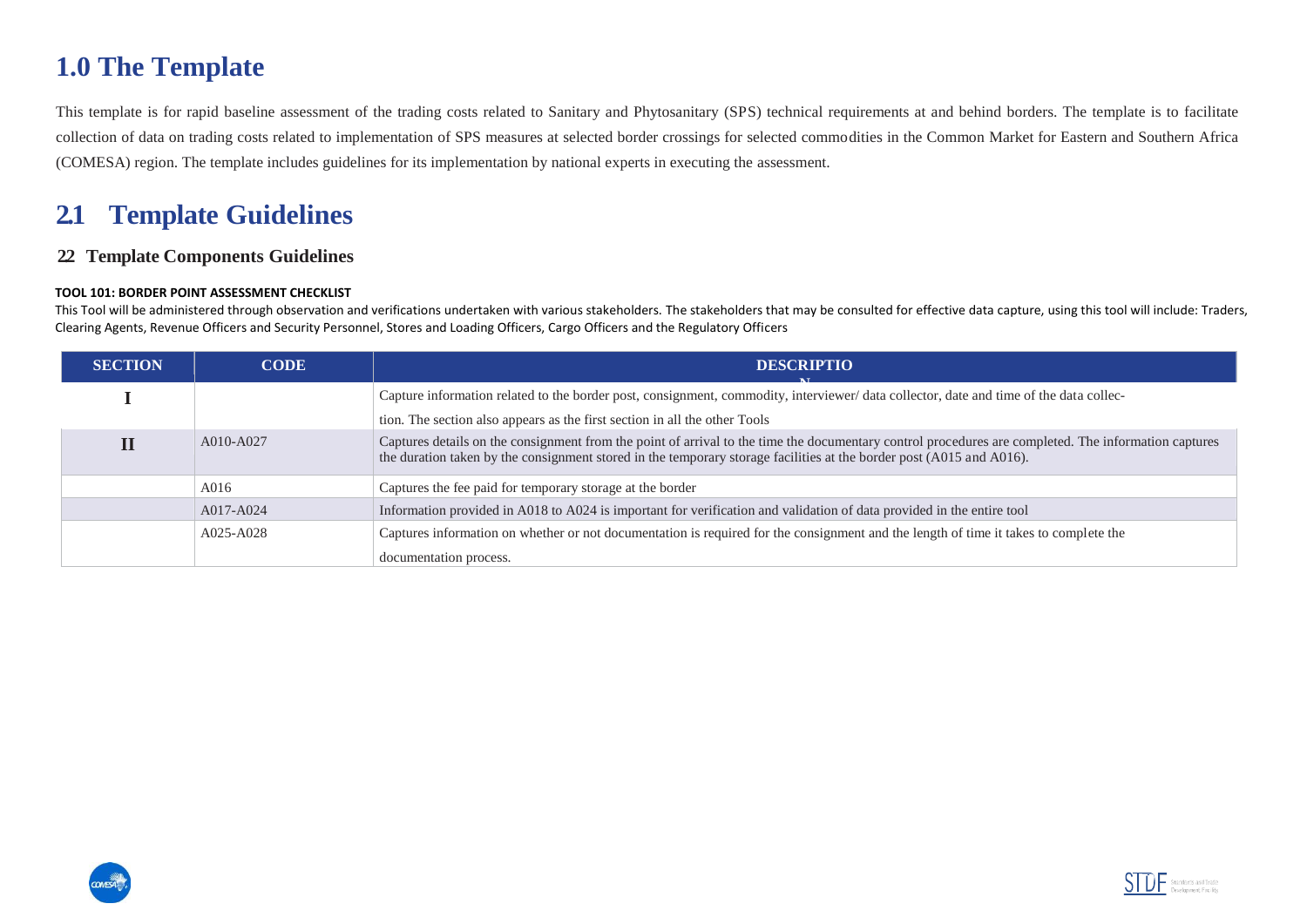|              | $A200 - A204$ | Focuses on certification of export/import. The certifications will be listed and time taken to obtain the SPS certificates measured from the difference         |  |
|--------------|---------------|-----------------------------------------------------------------------------------------------------------------------------------------------------------------|--|
|              |               | between submission time and the time the certification is received. It will be possible to compare the difference in time for certification between             |  |
|              |               | requests submitted manually and those submitted electronically. This section will also capture information on the fee charged for various certifications.       |  |
|              |               | Data analysis will be able to detect the SPS certifications that take the longest time to achieve.                                                              |  |
|              |               |                                                                                                                                                                 |  |
|              |               | To estimate the total time taken for certification, the average time taken for each of the certifications will be summed up. The assumption is that each of     |  |
|              |               | the certification procedures is independent, although it is known that in some instances, the certification procedures run concurrently. Away from this         |  |
|              |               | assumption, one is able to determine the length of time taken to go through the entire certification process                                                    |  |
|              |               | i.e. from the time the first certification request is submitted to the time the final certification is received. The total fee paid for SPS certifi- cations is |  |
|              |               | equivalent to the total sum of all SPS certification fees.                                                                                                      |  |
|              |               |                                                                                                                                                                 |  |
|              |               | In certain instances, the consignments are subjected to laboratory procedures/ inspections that are paid separately from the certification fees.                |  |
| IV           | A300-A360     | Captures the time taken and the fees paid for such procedures.                                                                                                  |  |
|              |               | Captures the cost of laboratory procedures undertaken before the goods arrive at the borders.                                                                   |  |
| $\mathbf{V}$ | A400-A405     |                                                                                                                                                                 |  |
| <b>VI</b>    | A500-A515     | The cost of rejection is captured in the time taken between when the consignment rejection is communicated and the time the consignment is removed              |  |
|              |               | from the temporary storage is. The reason for rejection (A505) will help understand the main reasons for rejection and hence the costs associated with          |  |
|              |               | such reasons. The cost of rejection is further measured by the post rejection storage fee (A507); Cost of reverse transport from the border post as a           |  |
|              |               | result of rejection (A508); Value of the rejected consignment: whole or part (A510); Quantity of goods rejected (A511) (Unit value of goods per                 |  |
|              |               | quantity). A512 captures the cost of destruction of rejected goods, if this cost is met by                                                                      |  |
|              |               | the trader. A515 sums up all the costs resulting from rejection of consignment, in whole or in part                                                             |  |
| VII          |               | Captures data on cost of outsourced SPS laboratory procedures. It is possible in certain cases that the regulatory authority does not have facilities/          |  |
|              |               | capacity to conduct certain procedures and therefore outsource and transfer the cost to the trader. It should however be noted                                  |  |

**TOOL 102: REGULATORY AUTHORITY**



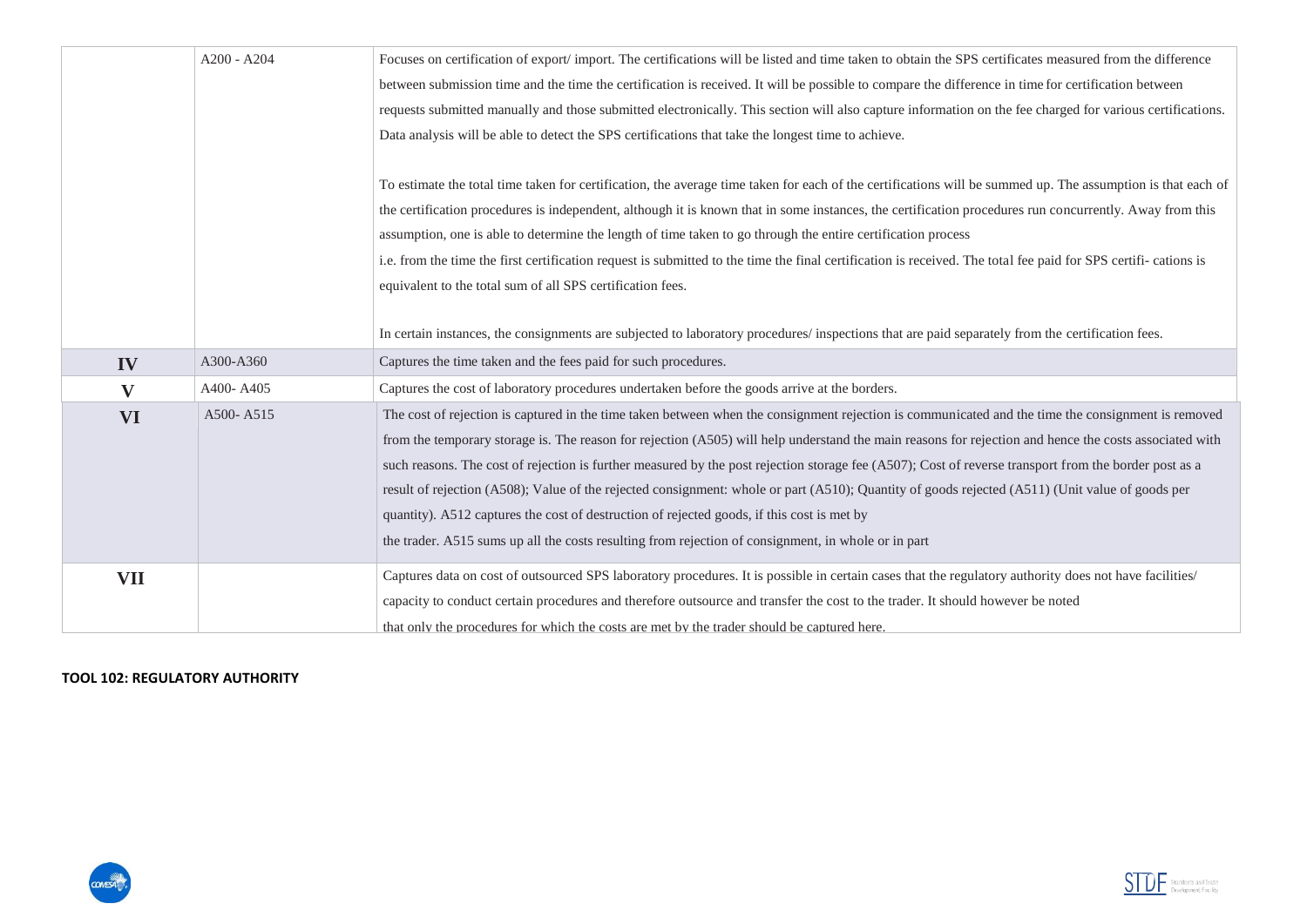Tool 102 (Regulatory Authority Tool) will be used to list all the SPS certification requirements at the border. It will also capture data on the specific SPS inspections and tests conducted at

| <b>SECTION</b> | <b>CODE</b> | <b>DESCRIPTION</b>                                                                                                                                                                                                                                                                                                                                                                                                             |
|----------------|-------------|--------------------------------------------------------------------------------------------------------------------------------------------------------------------------------------------------------------------------------------------------------------------------------------------------------------------------------------------------------------------------------------------------------------------------------|
|                | B001-B008   | This section is similar to section I of all the other tools and provides descriptive information of the border, data and time of data collection as well as the<br>name of the data collector.                                                                                                                                                                                                                                 |
|                | B010-B017   | The variables document the SPS certifications conducted at/ behind border, indicating the agency responsible for each. It applies to SPS procedures for<br>which a specified amount of money is paid for the issuance of an SPS certification, contrary to section III which focuses on other cases in which fees<br>are charged for specific certification procedures and tests such as laboratory and inspection procedures. |
| Ш              | B020A-B026E | These variables under section III provide information on the specific inspections/ tests conducted by various agencies at the border. The section applies<br>in cases where the Regulatory Authorities levy fee on specific inspections/ tests rather than payment of a fixed/ standard certification fee for issuance of<br>an SPS certificate.                                                                               |

the border. This tool will be administered long before the data collection process starts. A list will then be generated and provided to the data collectors as a checklist to guide them in ensuring they collect information on all the relevant certifications and inspections/ tests. It will also help the study (Baseline of End line) administrators to develop a flow chart on the various data collection points at the border.

### **TOOL 103: TRADER**

TOOL103 is administered to the trader. The tool should be administered through face to face interview with the trader. Appreciating however that the traders may at times (quite often) not accompany the consignment to/ from the border, phone interviews may be arranged. This can be achieved through collaborative working arrangements with the customs departments or regulatory authorities to book appointments. The tool will target the traders whose consignments are sampled during the data collection period.

| <b>SECTION</b> | <b>CODE</b>                         | <b>DESCRIPTION</b>                                                                                                                                                                                                                                                                                                                                                                                                                                                                                                                                                                                                                                                                                                                                                                           |
|----------------|-------------------------------------|----------------------------------------------------------------------------------------------------------------------------------------------------------------------------------------------------------------------------------------------------------------------------------------------------------------------------------------------------------------------------------------------------------------------------------------------------------------------------------------------------------------------------------------------------------------------------------------------------------------------------------------------------------------------------------------------------------------------------------------------------------------------------------------------|
|                | C <sub>001</sub> - C <sub>008</sub> | This section is similar to section I of all the other tools and provides descriptive information of the border, data and time of data collection as well as the<br>name of the data collector.                                                                                                                                                                                                                                                                                                                                                                                                                                                                                                                                                                                               |
| п              | C010-C015                           | The variables measure the SPS related staff costs incurred by the trader. C010 verifies whether or not the trader engages any part time or full time staff to<br>support the SPS processes. C011 to C015 seek to determine the cadre and roles of staff engaged by the trader. Part A determines the number of staff<br>engaged under the specified cadre; Part B determines whether the staff is full time or part time while Part C captures the average monthly salaries for the<br>salaried staff and Part D, the daily rate if waged employee. For the staff paid per consignment, the rate is captured under Part E. Part F seeks information<br>on the point at which the SPS support staff is involved, whether it is at the Farm, Packaging, Transportation, Border or other point. |
|                |                                     | Analysis will be undertaken to determine the average SPS related staff costs incurred by the trader at each point of the trade. Comparative analysis will be<br>undertaken to determine the point at which traders incur the highest SPS related costs. Analysis will also determine the staff cadre on which the trader<br>spends the highest amount in order to fulfill the SPS requirements.                                                                                                                                                                                                                                                                                                                                                                                              |



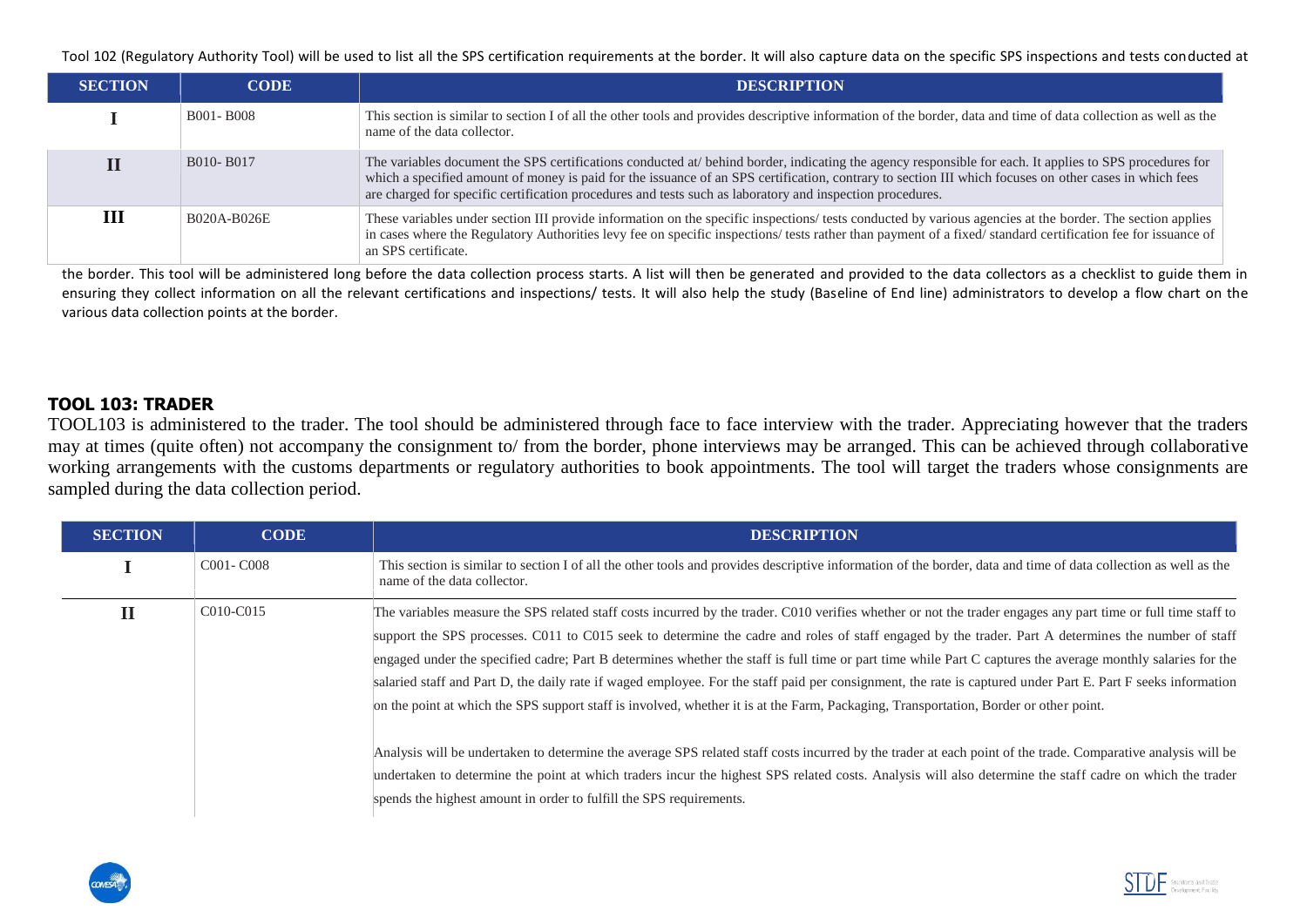| Ш  | C <sub>100</sub> -C <sub>103</sub> | The variables capture the costs incurred by the trader for remedial measures undertaken to meet the SPS requirements. Part A of each of these variables<br>capture the name of the intervention; Part B covers the time taken for the intervention; Part C covers information on the point of intervention $(1 = At)$<br>Farm; 2; At Transportation; 3= At Border). The last Part $(D)$ captures the cost of the intervention                                                                                                                                                                                                                                                                                                                                                                                                                                                                                                                                                                                       |
|----|------------------------------------|---------------------------------------------------------------------------------------------------------------------------------------------------------------------------------------------------------------------------------------------------------------------------------------------------------------------------------------------------------------------------------------------------------------------------------------------------------------------------------------------------------------------------------------------------------------------------------------------------------------------------------------------------------------------------------------------------------------------------------------------------------------------------------------------------------------------------------------------------------------------------------------------------------------------------------------------------------------------------------------------------------------------|
| IV | $C116 - C216$                      | These variables focus on the cost of consignment rejection. C200 captures the cost incurred by the traders on storage fee for the duration the consignment<br>takes at the border/store after its rejection. Please note that the cost does not include the storage fee prior to the rejection of the consignment. If the fee<br>paid for the storage is lump sum, including the storage fee before and after the rejection, the post rejection storage fee is estimated from the proportion of<br>the post rejection days for example 1 day storage fee out of the 2 days at the store is equivalent to $\frac{1}{2} = 0.5$ of the total storage fee. C201 captures the post<br>storage transportation cost, whether to the point of commodity destruction or to the trader's premises                                                                                                                                                                                                                             |
|    |                                    | C202- C204 focuses on the value of rejected commodities in the consignment. When the entire consignment is rejected, the value of the goods rejected<br>will be (C202 (Quantity of goods in the consignment in specified units)* C204 (Unit Value of the Goods)). When however only a proportion of the<br>consignment is rejected, the value of rejected goods becomes (C203 (Quantity of Goods rejected)* C204 (Unit Value of the Goods)). It is important to<br>note that when the entire consignment is rejected, the value recorded in 202 is the same as the value required in 203 and therefore needs not be recorded.<br>C205 captures cost of destruction of the commodities. This cost is only recorded if the cost is met by the trader but ignored when met by other entity e.g.<br>regulator. C206 and C207 cover other indirect destruction costs met by the trader and C208 is a summation of the entire commodity destruction costs/<br>expenses. C209- C216 focus on the cost of loss of contract. |
|    | D <sub>100</sub> -D <sub>105</sub> | This section covers the cost of informal payments. The data collectors should be well trained to probe the respondents for payments inform of bribery.<br>The information should be very confidential and the respondent will need to be assured of this confidentiality.                                                                                                                                                                                                                                                                                                                                                                                                                                                                                                                                                                                                                                                                                                                                           |

# **TOOL 4: TRANSPORTER/CLEARING AGENT**



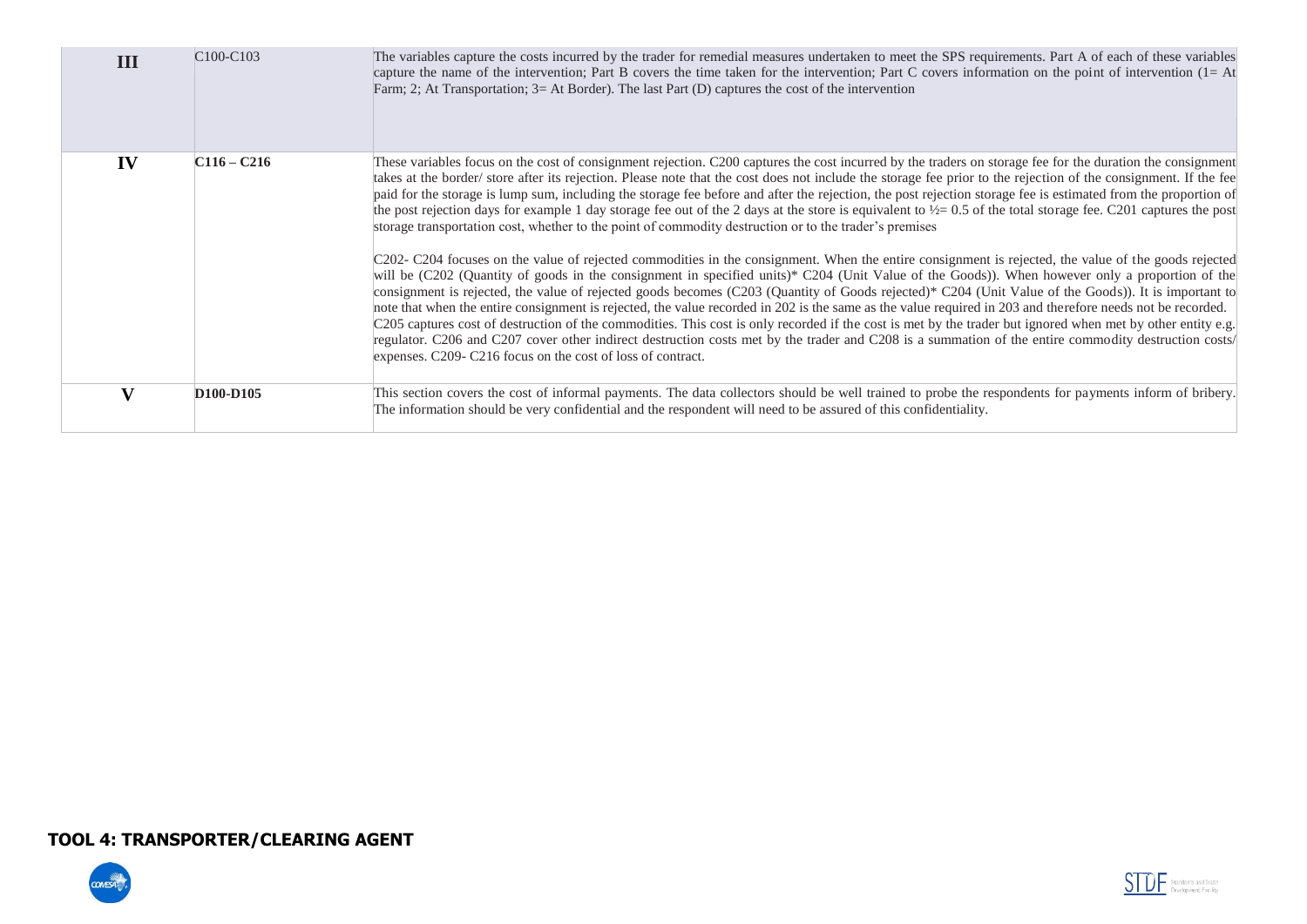The transporter is the best placed respondent for the variables/ questions in this tool.

| <b>SECTION</b> | <b>CODE</b>                        | <b>DESCRIPTION</b>                                                                                                                                                                                                                                                                                                                                                                                                                                                                                                                                                                                                                                                                      |
|----------------|------------------------------------|-----------------------------------------------------------------------------------------------------------------------------------------------------------------------------------------------------------------------------------------------------------------------------------------------------------------------------------------------------------------------------------------------------------------------------------------------------------------------------------------------------------------------------------------------------------------------------------------------------------------------------------------------------------------------------------------|
|                | D012-D014                          | The variables seek to find out if there were any delays associated with SPS procedures at the time of loading of the consignment to the transport vessel.<br>D013 measures the length of time taken by the delay. D014 determines whether the cause of the delay is SPS related or not. This a qualitative variable. At<br>the point of data entry however the responses will be coded into: 1= SPS related causes and 2= Non SPS related causes. Time of SPS related delays will<br>then be computed separately and average time determined based on total number of hours of delay and the number of consignments experiencing the<br>delays.                                         |
|                | D015-D017                          | Variables D015 to D017 seek to measure the amount of time spent on any SPS related inspection conducted on goods on transit, at points other than<br>the border points. The average time taken is determined form the total time taken by all consignments as the numerator and the number of<br>consignments subjected to SPS related inspections at points other than the border while on transportation. D016 will provide information on the<br>regulatory/ administrative authorities involved in such inspections. Further analysis can be undertaken to determine the regulatory authorities/<br>administrative authorities that cause the greatest SPS related delays.          |
|                | D <sub>100</sub> -D <sub>103</sub> | D100 to D103 will seek information on SPS related documents on goods before or after border (but not at the border). Part B of each (D100-D103) seeks<br>to determine if there were any SPS related documentation gaps identified by the administrative/ regulatory authorities. Part C of each will identify the<br>problems identified in the documentation. D1-D3 will help determine the duration it takes to sort out the SPS related documentation gaps.                                                                                                                                                                                                                          |
|                | D104-D109                          | From D104 verifies if the trader conducts any SPS inspections or intervention for consignments while under transportation. D105- D107 will seek to<br>determine the SPS related inspections or interventions undertaken by the trader while the goods are under transportation. Part A of each verifies the type<br>of intervention/ inspections while part B verifies the type of activities undertaken. Part B measures the time taken by each inspection/ Procedure. D108<br>Verifies whether there were any additional transportation costs as a result of the SPS inspections/ interventions while D109 seeks information on the<br>value of such additional transportation costs. |
|                | E100-E105                          | This section covers the cost of informal payments. The data collectors should be well trained to probe the respondents for payments inform of bribery.<br>The information should be very confidential and the respondent will need to be assured of this confidentiality.                                                                                                                                                                                                                                                                                                                                                                                                               |

## **2.3 Data Collection Guidelines**

The guidelines for data capture have been provided in the various sections of the templates. Each section has a synopsis that provides information of the intended purpose, the relevance of the data to the cost estimation process and the guidelines on how the information is captured from the source. Other guidelines have however been provided separately as outlined below:-

Target Population: The data on SPS costs at cross border trade will be gathered through a questionnaire administered to the relevant stakeholders at the border. Data will also be gathered through direct observation at the border points. The sample respondents to be targeted by the tools will include: Regulators; Transporters; Trader/ Clearing Agents



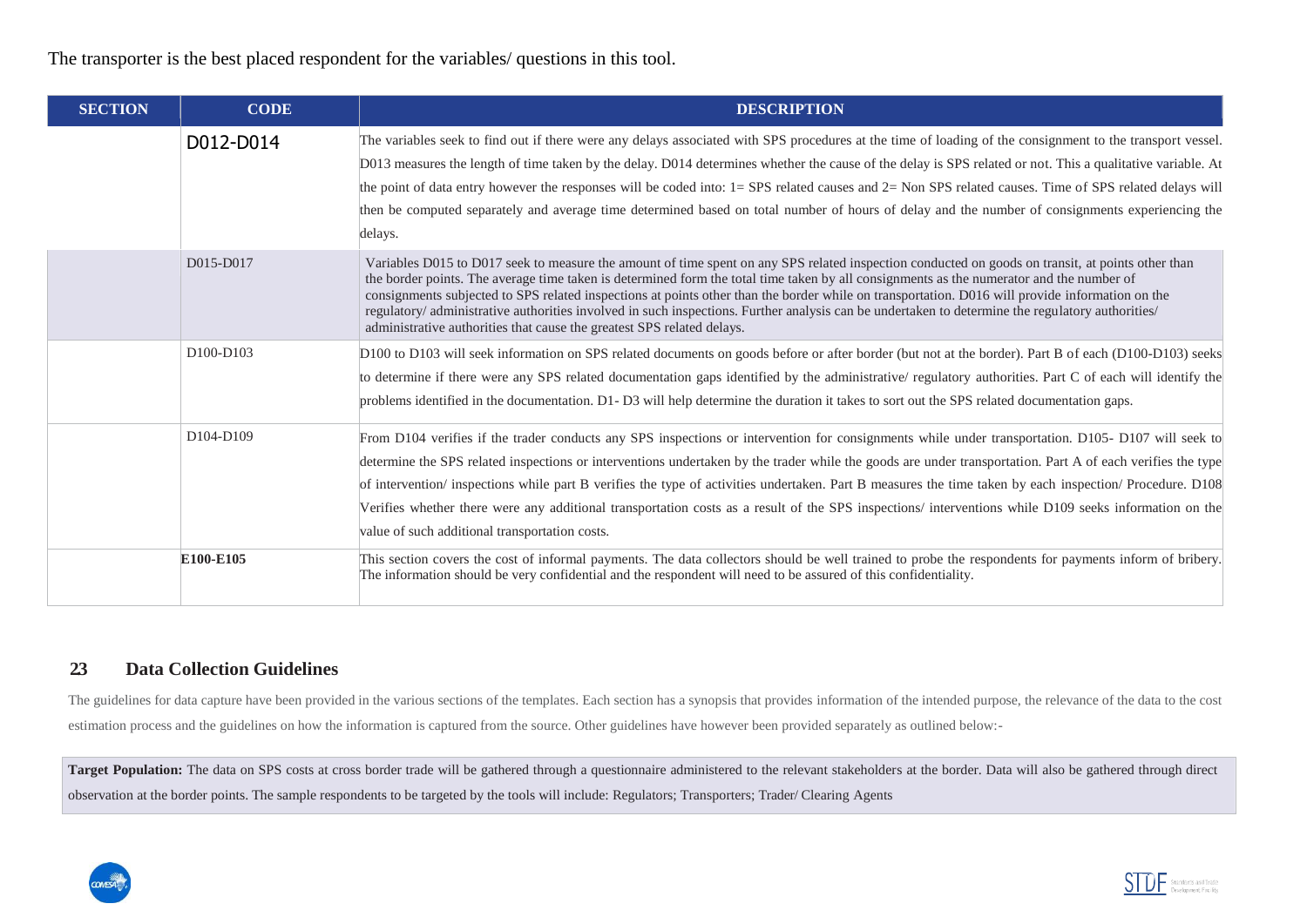**Data Collection Tools:** Four templates have been provided for use of data capture on the SPS related costs at border and behind border. The tools include: Tool 101: Border point assessment checklist: Tool 102: Regulatory authority; Tool 103: Trader; Tool 104: Transporter/Clearing agent

**Data Collection Methods**: While it is straightforward that Tools 102, 103 and 104 will require interviews with the respective respondents, Tool 101 will require a wide mix of observation, interviews and consultations with the various stakeholders, either for recording or verification of data. The stakeholders that may be consulted for effective data capture, using this tool will include: Traders, Clearing Agents, Revenue Officers and Security Personnel, Stores and Loading Officers, Cargo Officers and the Regulatory Officers. Direct observation will require the data collectors to position themselves strategically at the various points in which the specific data required can be obtained. The tool administration can be through paper questionnaire/checklist. The data will then be entered into electronic software and exported to statistical software for analysis. The various users also have an option of transforming the tool into an electronic version that can be supported by devices such as the Personal Digital Assistants (PDAs).

**Sample Size and Sample Section**: Data collection will be conducted over a period of two weeks and can be reviewed based on the traffic of consignments at the border post. To avoid the potential bias associated with selection of days of the week, data will be collected every day for the entire two weeks. The sample size will include all the commodity consignments passing through the border point within the specified weeks (Monday to Friday). The weeks and month chosen at baseline should be the same for the end line, for example, if the last two weeks of March are selected in the year of baseline then the same last two weeks of March should be considered in the year of the end line data collection. At border posts with seasonal variations in the movement of consignments, the data collection will be conducted during peak seasons when the traffic flow is high.

Data Quality Assurance: For effective data quality assurance, data collectors will be assigned a data collection coordinator who will ensure compliance to set standard operation procedures.

**Training of Data Collectors:** The data collectors will require 2 days of training to equip them with the requisite skills for the administration of the tool. The training of data collectors will aim at establishing the necessary competencies required to obtain information from the respondents. A training curriculum will be developed and will include pilot testing at the data collection site. The number of data collectors will be determined by the traffic flow at each border post. Care should be taken to ensure that work overload does not prevent the data collectors from gathering data from all the consignments passing through the border.

**Preparation of Data Collection Tools:** Since the tools are not specific to any border or commodity, listing the SPS certification for all commodities and borders would crowd the tools and make them less user friendly. We recommend that each of the border posts specify the relevant SPS certifications and inspection/ laboratory procedures before they are released to the data collectors. This will ensure that all the certifications and procedures are captured and not missed out during the data collection exercise.

**Capturing Cost Related Data**: All costs should be in local currency. The current conversion rate (local currency to the dollar) should be recorded at the time of data collection.

# **3.0 Data Sources and Information Guidelines**

| <b>Cost Category</b>       | <b>Key Questions</b>                                           | <b>Information Source/Respondent</b>  | <b>Tool</b>     |
|----------------------------|----------------------------------------------------------------|---------------------------------------|-----------------|
| Costs of temporary storage | What was the duration of time the consignment took in the      | Trader (Importer/Exporter)/Agent      | <b>Tool 101</b> |
|                            | temporary storage facility?                                    | Observation checklist                 | <b>Tool 101</b> |
|                            | What was the storage fee for the entire storage period?        | Observation/Regulator checklist/Agent | Tool 101        |
|                            | What was the cost of SPS procedures conducted when the         | Observation/Agent/Regulator checklist | <b>Tool 101</b> |
|                            | goods were in the temporary storage facility?                  |                                       |                 |
| Cost of SPS procedures     | What was the total amount of time token to achieve all the SPS | Observation/Regulator checklist       | Tool 101        |
|                            | related procedures/documentation/certification?                |                                       |                 |



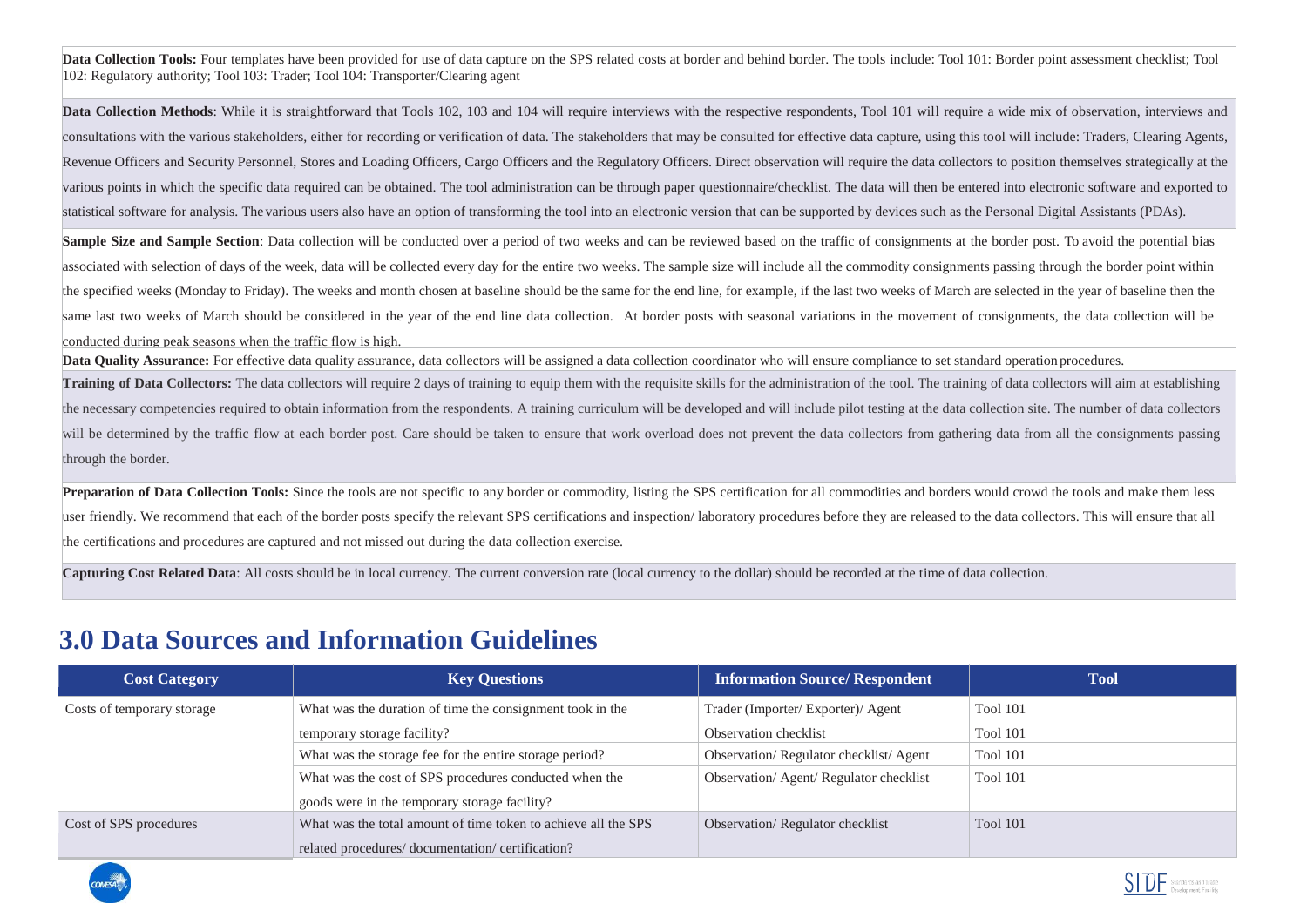|                                     | What was the total amount of time taken for verification of SPS related Observation/Regulator checklist |                           | Tool 101        |
|-------------------------------------|---------------------------------------------------------------------------------------------------------|---------------------------|-----------------|
|                                     | certification/documentation?                                                                            | Transporter               | Tool 104        |
|                                     | What was the total cost of SPS procedures?                                                              | All                       | All tools       |
| Costs associated with other charges | What storage charges were incurred as a result of SPS related                                           | Trader                    | <b>Tool 104</b> |
| resulting from border delays        | border delays?                                                                                          |                           |                 |
|                                     | What costs were incurred as a result of waiting charges by the                                          | <b>Transporter Trader</b> | <b>Tool 104</b> |
|                                     | transporter, at the border which is SPS related border delays?                                          |                           | <b>Tool 103</b> |
|                                     |                                                                                                         |                           |                 |
|                                     | What other costs (Specify) were realized as a result of charges                                         | All tools                 | Tool 101        |
|                                     | culminating from the border delays?                                                                     |                           | <b>Tool 103</b> |
|                                     |                                                                                                         |                           |                 |



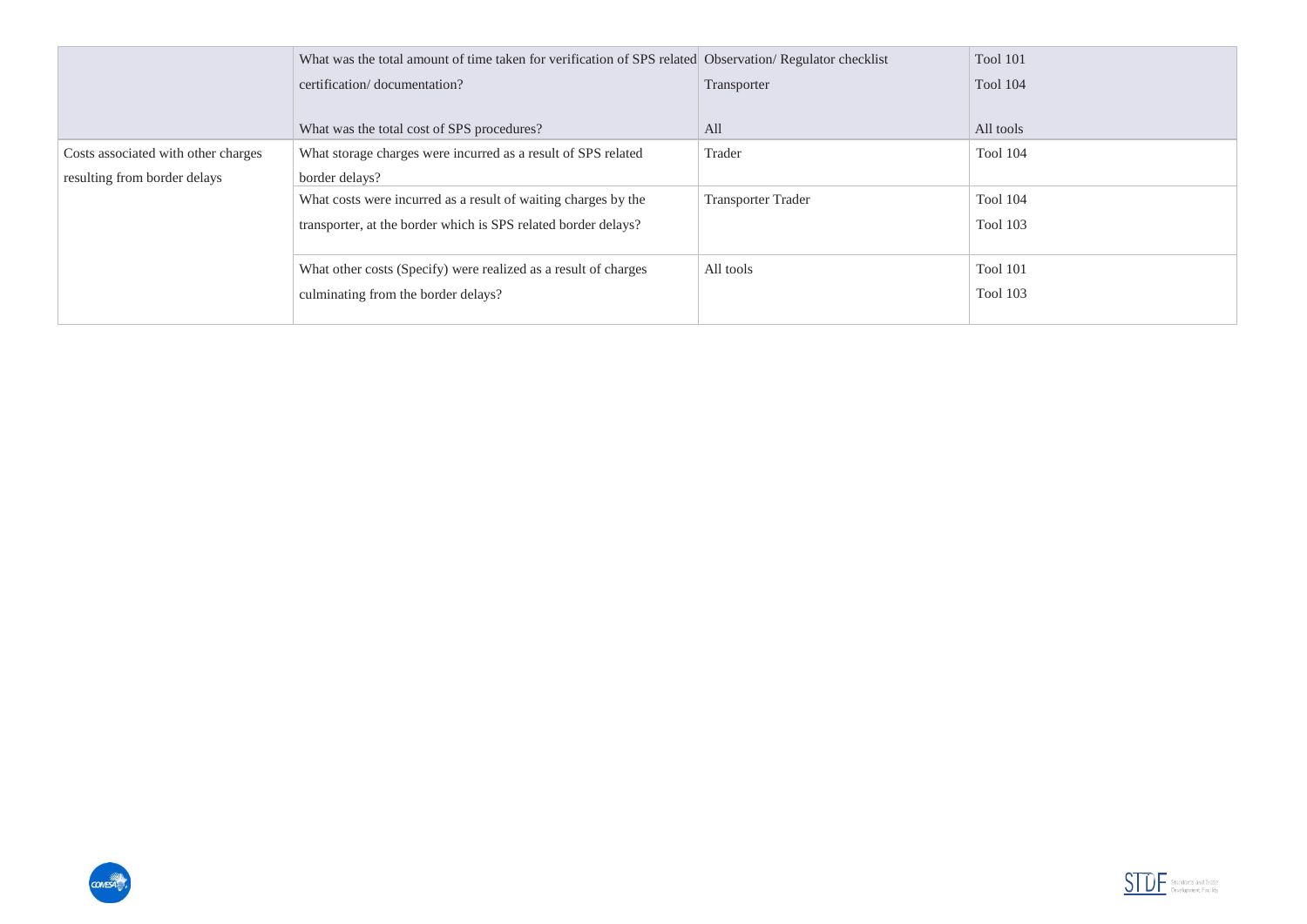| Costs due to duplication | What SPS procedures were conducted by more than one regu-latory                            | Computed at point of analysis          | <b>Tool 101</b> |
|--------------------------|--------------------------------------------------------------------------------------------|----------------------------------------|-----------------|
|                          | agency, within border or behind border?                                                    |                                        | <b>Tool 103</b> |
|                          | What SPS related procedures were conducted at border and behind                            | Computed at point of analysis          | Tool 101        |
|                          | border (i.e. on the side of exporting country and on the                                   |                                        | <b>Tool 103</b> |
|                          | side of importing country)?                                                                |                                        |                 |
|                          | What amount of time was wasted as a result of the duplication?                             | Computed at point of analysis          | Tool 101        |
|                          |                                                                                            |                                        | <b>Tool 103</b> |
|                          | What additional costs were incurred as a result of the duplica-tion?                       | Computed at point of analysis          | <b>Tool 101</b> |
|                          |                                                                                            |                                        | <b>Tool 103</b> |
| Cost of rejection        | What is the value of consignment rejected as a result of non-                              | Trader (Importer/Exporter)             | <b>Tool 103</b> |
|                          | compliance with SPS requirements?                                                          |                                        |                 |
|                          | What is the value of SPS interventions performed on the con-                               | Trader (Importer/Exporter)             | <b>Tool 103</b> |
|                          | signment prior to rejection (at packaging and on transit)?                                 | Regulator checklist Transporter        | <b>Tool 101</b> |
|                          |                                                                                            |                                        | Tool 104        |
|                          | What was the storage cost charged to the trader at the border<br>point prior to rejection? | Trader (Importer/Exporter)/ Agent      | <b>Tool 103</b> |
|                          | What was the transport cost for the consignment?                                           | Trader (Importer/Exporter)/ Agent      | <b>Tool 103</b> |
|                          | What was the cost of disposal of the rejected consignment?                                 | Trader (Importer/Exporter) Observation | <b>Tool 103</b> |
|                          |                                                                                            | checklist                              | <b>Tool 101</b> |
|                          |                                                                                            |                                        |                 |



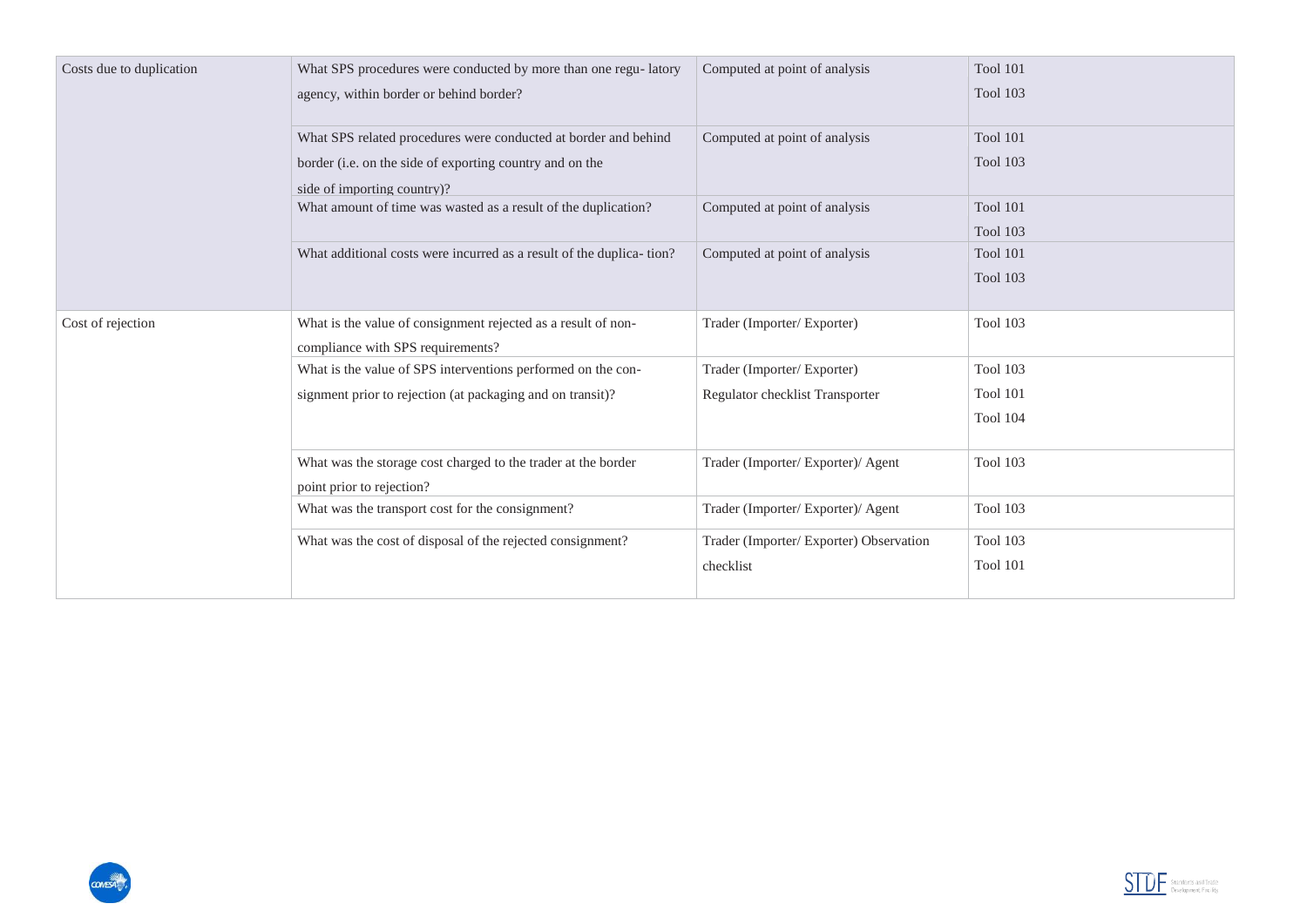**TEMPLATE FOR ASSESSING SANITARY AND PHYTOSANITARY DOCUMENTATION AND PROCEDURE RELATED TRADING COSTS AT AND BEHIND BORDERS**

# TOOL 101: **BORDER POINT ASSESSMENT CHECKLIST**



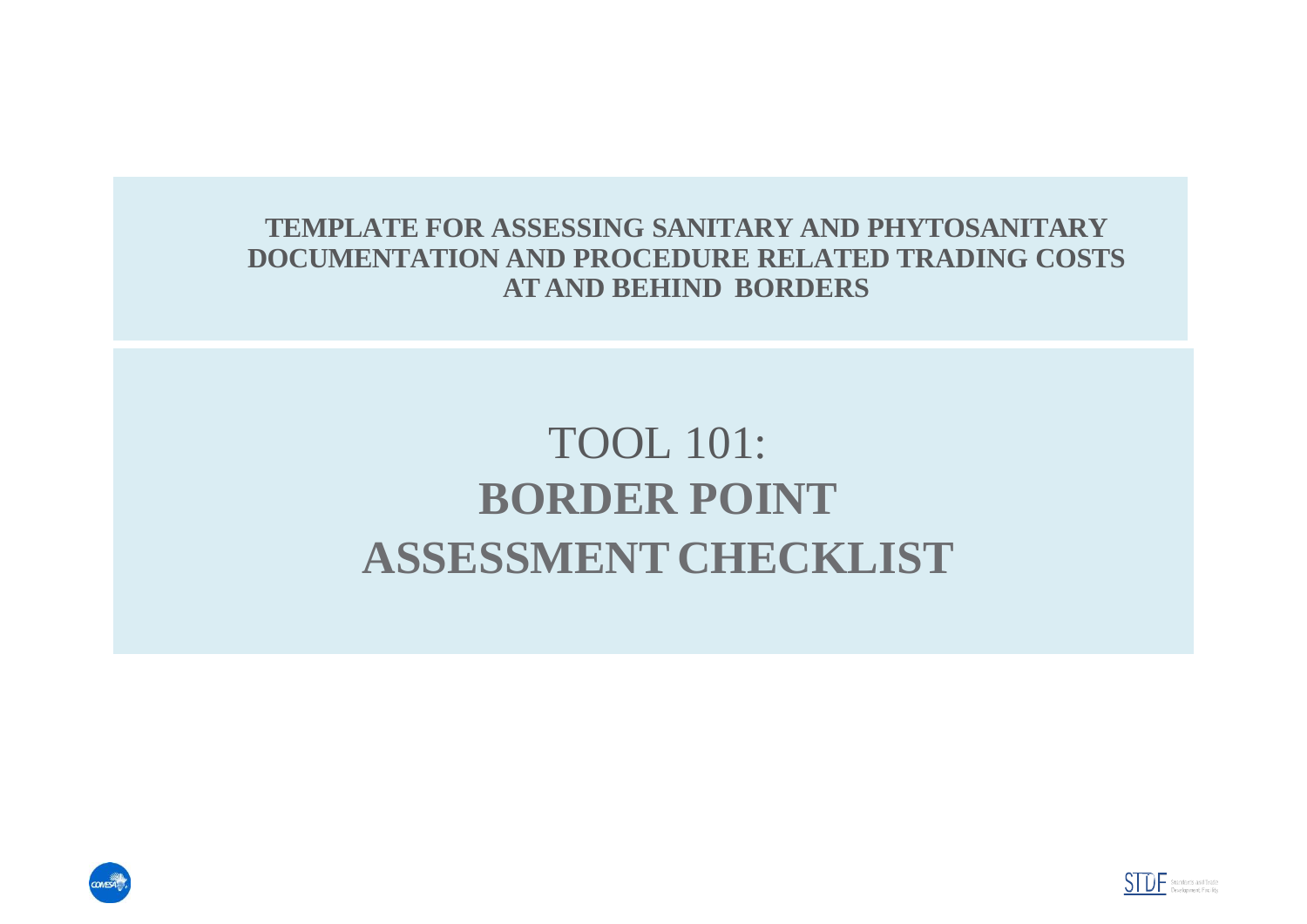# **TOOL101: BORDER POINT ASSESSMENT CHECKLIST**

*This checklist will be administered at the border point once a consignment is sampled for inclusion in the study. The variables under investigation in this tool are specific to the*  sampled consignment. Some sections will be easily filled through observation while others sections will require consultations with the requlatory authorities, the trader or the agent.

### **SECTION I: BACKGROUND INFORMATION**

*Section I provides information on the border post and the commodity details including the country of origin and the importing country. It also provides details of the*  data collection officer and the date of data collection. The details are filled in on the day of data collection.

| A001 | Name of Border Post                | A005 | Commodity                        |  |
|------|------------------------------------|------|----------------------------------|--|
| A002 | Date of Data Collection            | A006 | <b>Exporting Country</b>         |  |
| A003 | Name of Data Collection Officer    | A007 | <b>Importing Country</b>         |  |
| A004 | <b>Time Data Collection Starts</b> | A008 | <b>Time Data Collection Ends</b> |  |

### **SECTION II: ARRIVAL OF GOODS, OFFLOADING AND TEMPORARY STORAGE**

|           | Data collection under section II is through observation. The data collector will be stationed at the border point and will track the sampled consignments to capture |                                                    |                         |  |
|-----------|----------------------------------------------------------------------------------------------------------------------------------------------------------------------|----------------------------------------------------|-------------------------|--|
|           | the information required under this section.                                                                                                                         |                                                    |                         |  |
| A010      | Date and time of arrival of goods at the border                                                                                                                      | A: Date:                                           | <b>B:</b> Time $\_\_$   |  |
|           |                                                                                                                                                                      |                                                    |                         |  |
| A012      | Date and time of unloading Start                                                                                                                                     | A: Date:                                           | $B:$ Time $\_\_$        |  |
|           |                                                                                                                                                                      |                                                    |                         |  |
| A013      | Date and time of unloading End                                                                                                                                       | A: Date:                                           | <b>B:</b> Time          |  |
|           |                                                                                                                                                                      |                                                    |                         |  |
| A014      | Date and time of delivery to temporary storage                                                                                                                       | A: Date:                                           | <b>B:</b> Time          |  |
|           |                                                                                                                                                                      |                                                    |                         |  |
| A015      | Date and time of release of goods                                                                                                                                    | A: Date: $\rule{1em}{0.15mm}$ $\rule{1em}{0.15mm}$ | B: Time $\_\_\_\_\_\_\$ |  |
|           |                                                                                                                                                                      |                                                    |                         |  |
| A016      | Temporary storage charges/fee                                                                                                                                        |                                                    |                         |  |
|           |                                                                                                                                                                      |                                                    |                         |  |
| - - - - - |                                                                                                                                                                      |                                                    |                         |  |

**A017** Mode of transport (use codes)



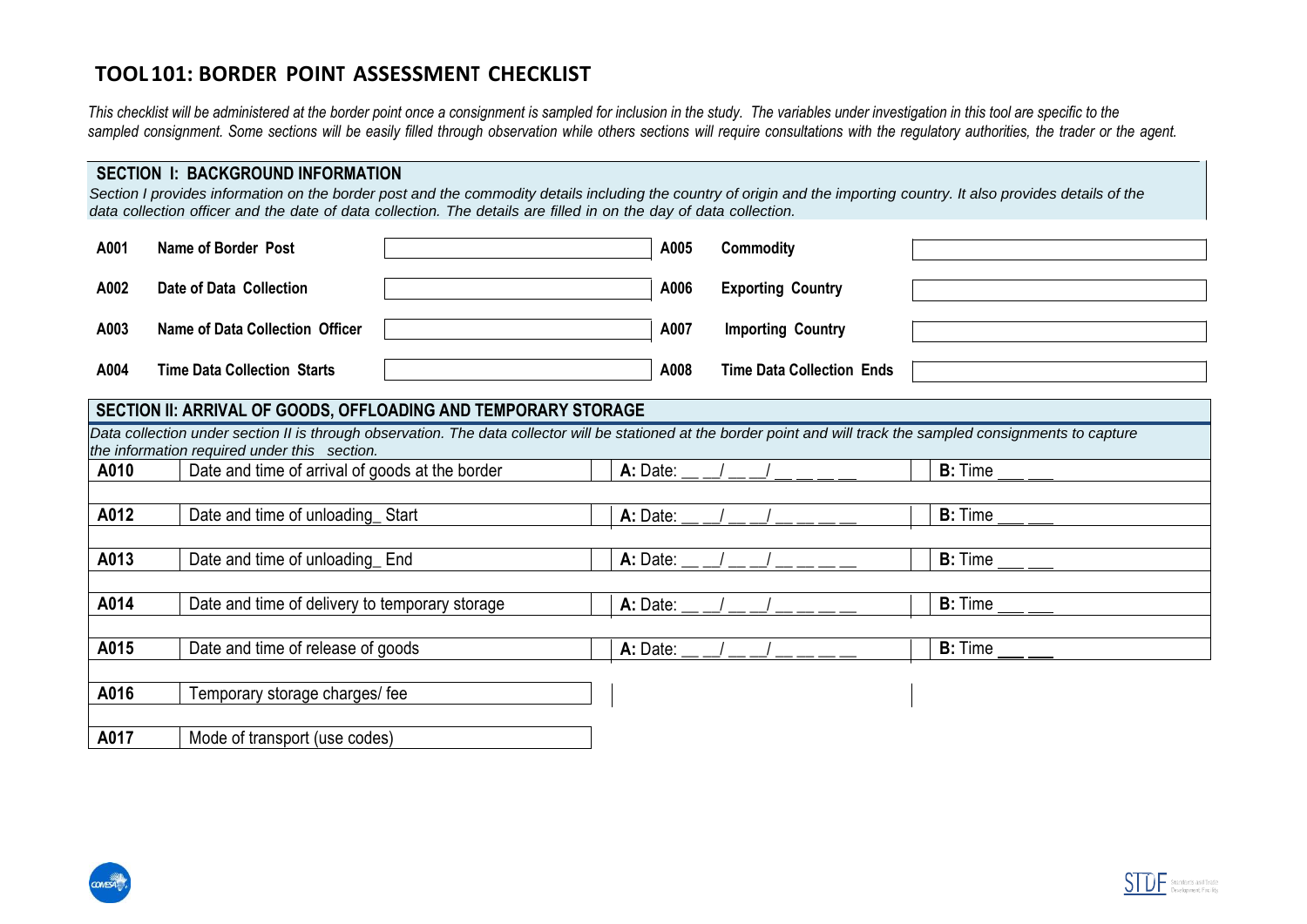|      | Code<br><b>Mode of Transport</b>                  | <b>Tick</b><br>D<br>Road: Trunk= 1; Motorbike=2; Bicycle=3 |
|------|---------------------------------------------------|------------------------------------------------------------|
|      | Air<br>$\mathsf{A}$<br>B<br>Sea                   | E.<br>River<br>Other (Specify)<br>F                        |
|      | Rail<br>C                                         |                                                            |
|      |                                                   |                                                            |
| A020 | Transport document number                         |                                                            |
| A021 | <b>Declarant Code</b><br>001: Broker              | 003: Self<br>002: Clearing Agent                           |
| A022 | Declaration number                                |                                                            |
| A023 | Name of declarant                                 |                                                            |
| A024 | Identification number of declarant                |                                                            |
| A025 | Documentary control required                      | $1 = Yes$<br>$2 = No$                                      |
| A026 | Date and time of the start of documentary control | A: Date:<br>$B:$ Time $\_$                                 |
| A027 | Date and time of the end of documentary control   | A: Date:<br><b>B:</b> Time                                 |



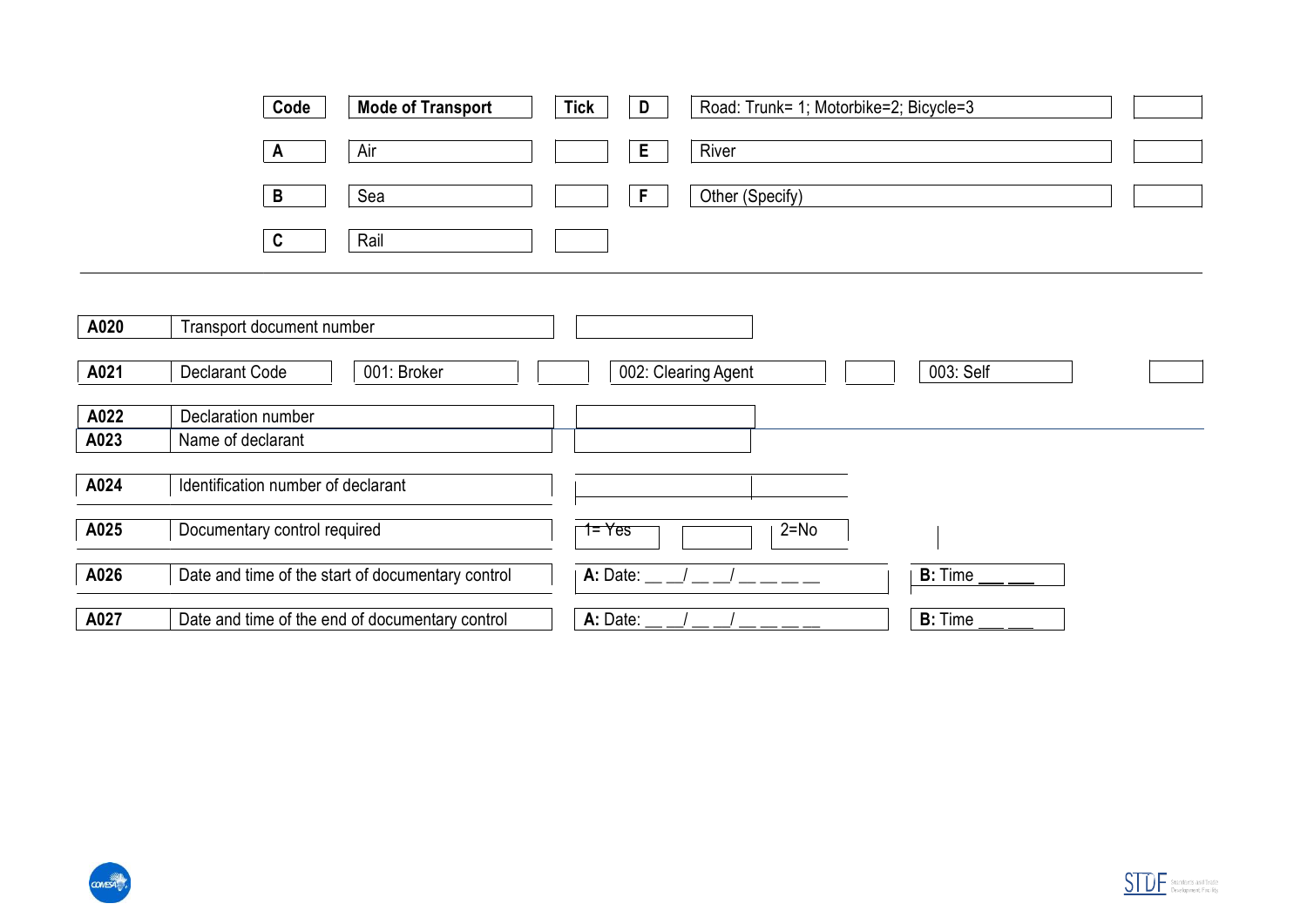### **SECTION III: LIST OF SPS RELATED CERTIFICATIONS, CERTIFICATION FEE AND TIME**

Data collection under section III is through observation. The data collector will be stationed at the border point and will track the sampled consignments to capture the information required under this section. The data collector will further consult with regulatory officer and the importer/ agent to capture the certification fee. While it may be assumed that the certification fee is constant, this is not always the case in instances where the fee is based on the value/ quantity of the consignment. For certifications requested and executed electronically, the data collector will liaise with the regulator to authority to confirm from the records, the date and time when the request was received and when the certification was *accomplished.*

| <b>Certification</b><br>Code | <b>Certification Title</b>                                                                                     | <b>Certification</b><br>Submitted/<br><b>Request</b><br>Date<br><b>Certification Received</b> | <b>Certification</b><br><b>Time</b><br>Sub/Rcvd<br>Fee (USD) |
|------------------------------|----------------------------------------------------------------------------------------------------------------|-----------------------------------------------------------------------------------------------|--------------------------------------------------------------|
| A200                         |                                                                                                                | A1: Sub: Date:                                                                                | A2: Sub: Time <sup>1</sup><br>A3                             |
|                              | Was the request for this process made manually or<br>electronically?<br>$\overline{\mathbf{c}}$                | <b>B1:</b> Rcvd: Date: $1$                                                                    | <b>B2:</b> Rcvd: Time <sup>2</sup><br><b>B3</b>              |
| A201                         | Electronically=2;<br>Manually=1;                                                                               | A1: Sub: Date:                                                                                | A2 Sub: Time<br>A <sub>3</sub>                               |
|                              | Was the request for this process made manually or<br>electronically?<br>$\begin{array}{ c c }\n2\n\end{array}$ | <b>B1:</b> Rcvd: Date: $\frac{1}{1}$ /                                                        | <b>B2:</b> Rcvd<br>Time<br><b>B3</b>                         |
|                              | Time certification request submitted<br>Time certification received                                            |                                                                                               |                                                              |



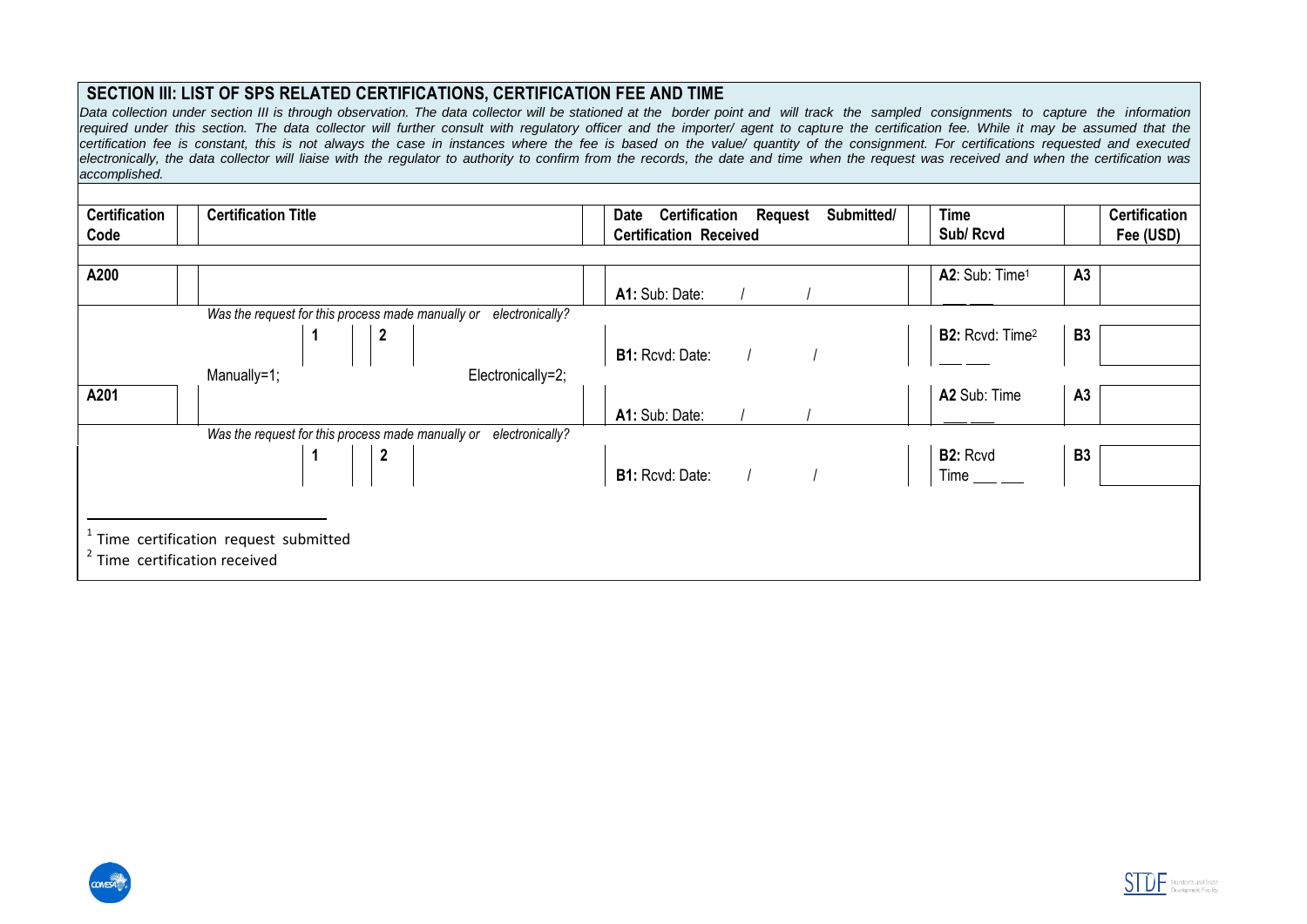|      | Manually=1; |                                                                   | Electronically=2;                                            |                        |                       |           |
|------|-------------|-------------------------------------------------------------------|--------------------------------------------------------------|------------------------|-----------------------|-----------|
| A203 |             |                                                                   |                                                              |                        | A2 Sub: Time          | A3        |
|      |             |                                                                   |                                                              | A1: Sub: Date:         |                       |           |
|      |             | Was the request for this process made manually or electronically? |                                                              |                        |                       |           |
|      |             | $\boldsymbol{2}$                                                  |                                                              |                        | <b>B2: Rcvd: Time</b> | <b>B3</b> |
|      |             |                                                                   |                                                              | <b>B1: Rcvd: Date:</b> |                       |           |
|      | Manually=1; |                                                                   | Electronically=2;                                            |                        |                       |           |
| A204 |             |                                                                   |                                                              |                        | A2 Sub: Time          | A3        |
|      |             |                                                                   |                                                              | A1: Sub: Date:         |                       |           |
|      |             | Was the request for this process made manually or electronically? |                                                              |                        |                       |           |
|      |             | $\boldsymbol{2}$                                                  |                                                              |                        | <b>B2: Rcvd: Time</b> | <b>B3</b> |
|      |             |                                                                   |                                                              | <b>B1: Rcvd: Date:</b> |                       |           |
|      | Manually=1; |                                                                   | Electronically=2;                                            |                        |                       |           |
| A205 |             |                                                                   |                                                              |                        | A2 Sub: Time          | A3        |
|      |             |                                                                   |                                                              | A1: Sub: Date:         |                       |           |
|      |             | Was the request for this process made manually or electronically? |                                                              |                        |                       |           |
|      |             | $\boldsymbol{2}$                                                  |                                                              |                        | <b>B2: Rcvd: Time</b> | <b>B3</b> |
|      |             |                                                                   |                                                              | <b>B1: Rcvd: Date:</b> |                       |           |
|      | Manually=1; |                                                                   | Electronically=2;                                            |                        |                       |           |
|      |             |                                                                   |                                                              |                        |                       |           |
|      |             |                                                                   |                                                              |                        |                       |           |
| A206 |             |                                                                   | Date and time the first SPS certification request submitted. | A1: Sub: Date:         | A2 Sub: Time          |           |

**A207** Date and time the final SPS certification received. **B1:** Rcvd: Date: / / / **B2:** Rcvd: Time



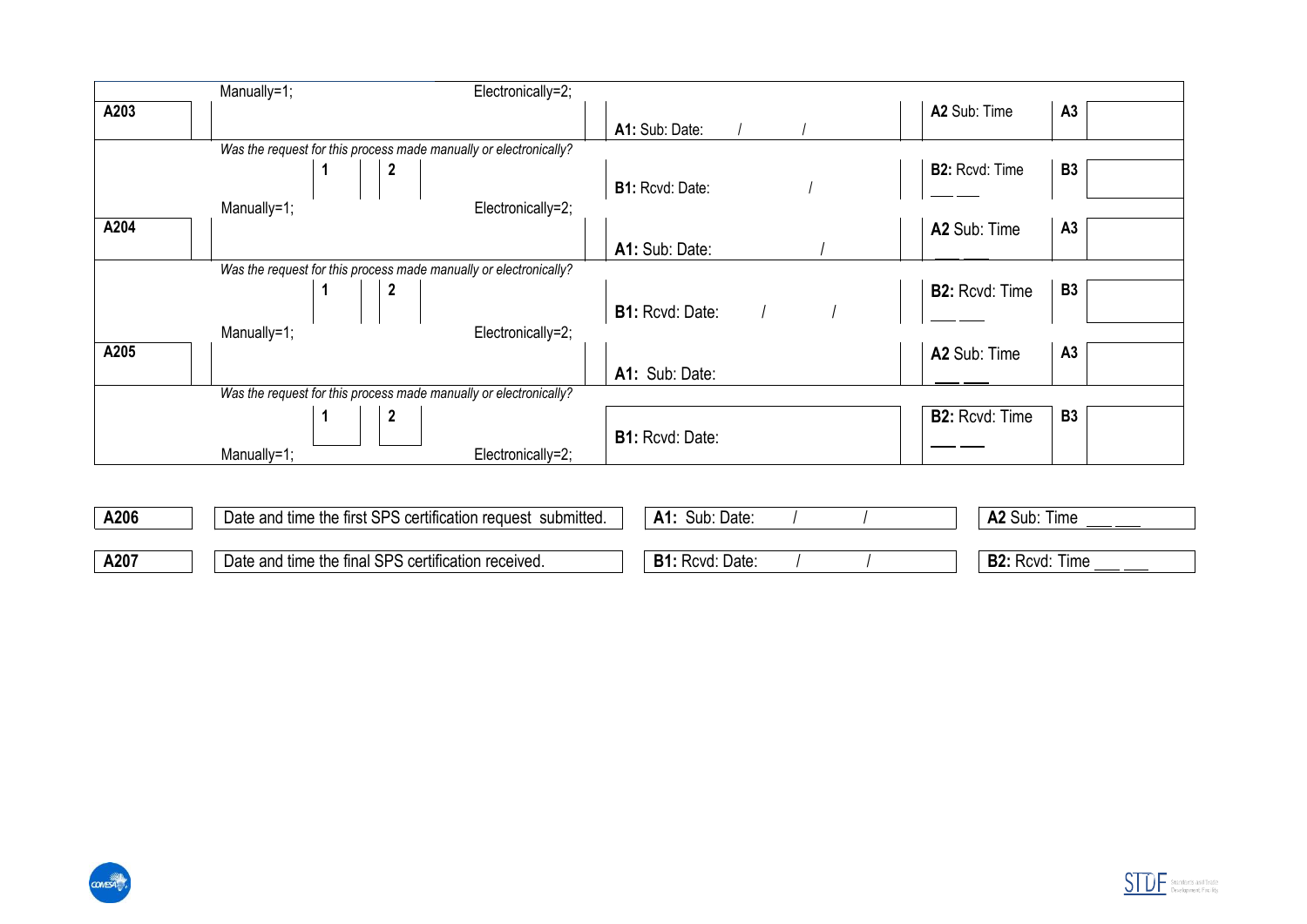available for each procedure for example, if the fee charged for inspection of moisture content is USD 5, then that is the recorded cost. This section applies to **SECTION IV: COST OF INSPECTION/ LABORATORY PROCEDURE AT THE BORDER POST***(This Sub Form if filled in when the costs of the procedures are procedures conducted at the border post.*

| <b>Procedure Code</b> | Name of Procedure |            | <b>Start Time and Date</b> |            |            | <b>End Time and Date</b> |                |       | Cost<br>of<br>Procedure |
|-----------------------|-------------------|------------|----------------------------|------------|------------|--------------------------|----------------|-------|-------------------------|
| A300                  |                   | A1:        |                            |            | A2:        |                          |                | A300C |                         |
|                       |                   | B1:        | H                          | Min        | B2:        | H                        | <b>Min</b>     |       |                         |
| A301                  |                   |            |                            | $\sqrt{2}$ |            |                          |                | A301C |                         |
|                       |                   | B1:        | H                          | Min        | <b>B2:</b> | H                        | Min            |       |                         |
| A302                  |                   |            |                            |            |            |                          |                | A302C |                         |
|                       |                   | <b>B1:</b> | H                          | Min        | <b>B2:</b> | H                        | Min            |       |                         |
| A303                  |                   |            |                            | $\sqrt{ }$ |            |                          |                | A303C |                         |
|                       |                   | B1:        | H                          | Min        | <b>B2:</b> | H                        | Min            |       |                         |
| A304                  |                   |            |                            |            |            |                          | $\overline{1}$ | A304C |                         |
|                       |                   | <b>B1:</b> | H                          | Min        | <b>B2:</b> | H                        | Min            |       |                         |
| A305                  |                   |            |                            |            |            |                          | $\sqrt{2}$     | A305C |                         |
|                       |                   | <b>B1:</b> | H                          | Min        | <b>B2:</b> | H                        | Min            |       |                         |
| A306                  |                   |            |                            |            |            |                          |                | A306C |                         |

## **SECTION V:COST OF INSPECTION LABORATORY PROCEDURE BEFORE ARRIVAL OF GOODS AT THE BORDER**

*This Sub Form if filled in when the costs of the procedures are available for each procedure, for example, if the fee charged for inspection of moisture content is*  USD 5, then that is the recorded cost. This section applies to procedures conducted before arrival of goods at the border, taking into consideration that certain *procedures are conducted before packaging /transportation.*

| Procedure<br>Code | <b>Name of Procedure</b> | <b>Date</b>       | request<br>procedure was made |     | for |                   | Date result received |     | Procedure<br>requested<br>Manually =1<br>Electronically=<br>ົາ | <b>Cost of Procedure</b> |
|-------------------|--------------------------|-------------------|-------------------------------|-----|-----|-------------------|----------------------|-----|----------------------------------------------------------------|--------------------------|
| A400              |                          | A1:<br><b>B1:</b> | H                             | Min |     | A2:<br><b>B2:</b> | н                    | Min | $\boldsymbol{2}$<br>C<br>D                                     |                          |



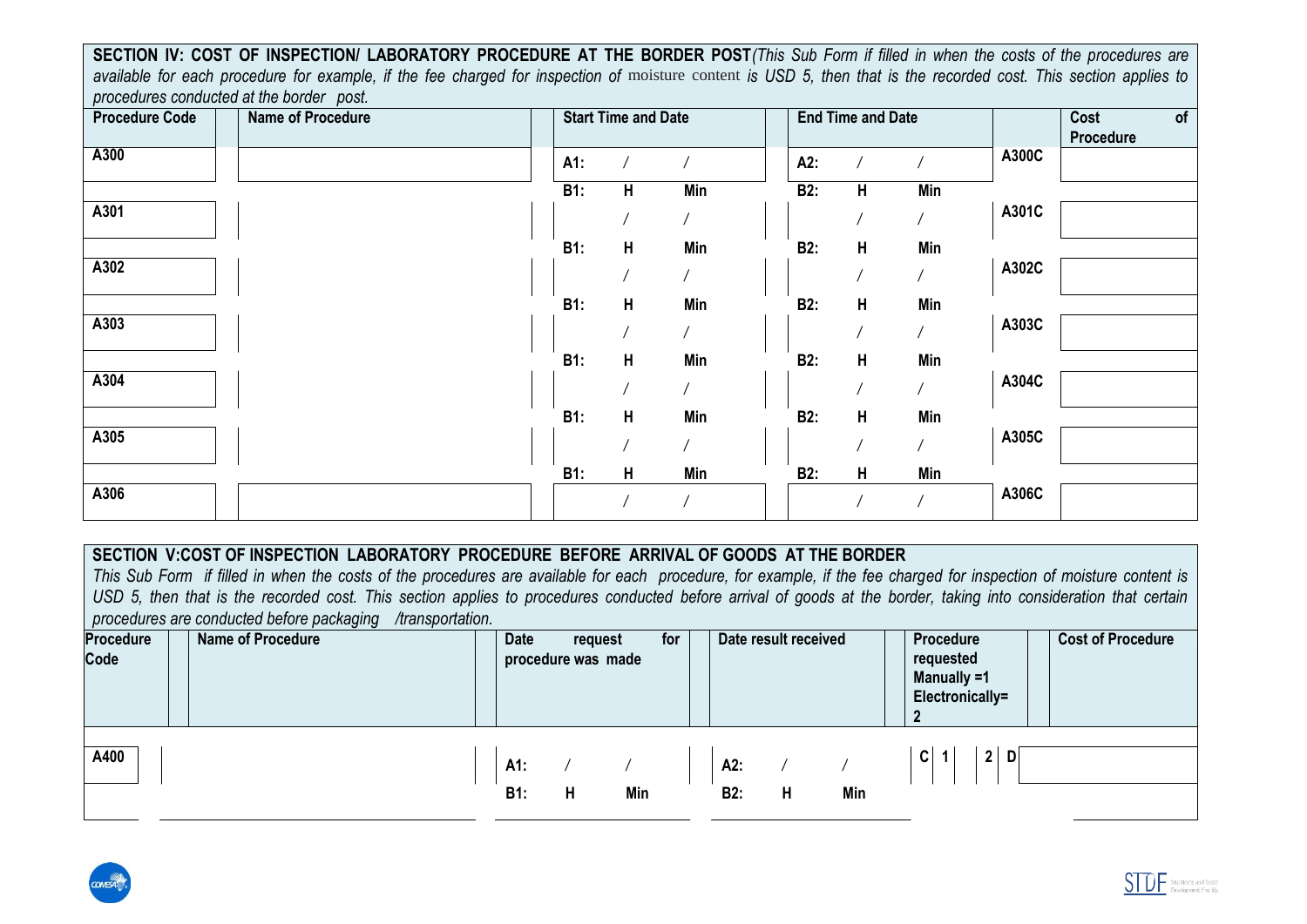| A401 |                                                                                                                                                                        | A1:               |   |            | A2:                                |                         |            | C<br>2 <br>D                      |
|------|------------------------------------------------------------------------------------------------------------------------------------------------------------------------|-------------------|---|------------|------------------------------------|-------------------------|------------|-----------------------------------|
|      |                                                                                                                                                                        | $\overline{B1}$ : | H | <b>Min</b> | B2:                                | $\overline{\mathbf{H}}$ | <b>Min</b> |                                   |
| A402 |                                                                                                                                                                        | A1:               |   |            | A2:                                |                         |            | c <br>2 D                         |
|      |                                                                                                                                                                        |                   |   |            |                                    |                         |            |                                   |
|      |                                                                                                                                                                        | <b>B1:</b>        | H | Min        | B2:                                | H                       | Min        |                                   |
| A403 |                                                                                                                                                                        | A1:               |   |            | A2:                                |                         |            | C <br>2 D                         |
|      |                                                                                                                                                                        |                   |   |            |                                    |                         |            |                                   |
|      |                                                                                                                                                                        | <b>B1:</b>        | H | Min        | <b>B2:</b>                         | H                       | Min        |                                   |
| A404 |                                                                                                                                                                        |                   |   |            |                                    |                         |            | c <br>2 D                         |
|      |                                                                                                                                                                        | A1:               |   |            | A2:                                |                         |            |                                   |
|      |                                                                                                                                                                        | B1:               | H | Min        | B2:                                | H                       | Min        |                                   |
| A405 |                                                                                                                                                                        |                   |   |            | A2:                                |                         |            | $\mathbf{C}$<br>$\mathbf{2}$<br>D |
|      |                                                                                                                                                                        | A1:               |   |            |                                    |                         |            |                                   |
|      |                                                                                                                                                                        | <b>B1:</b>        | H | Min        | <b>B2:</b>                         | H                       | Min        |                                   |
|      |                                                                                                                                                                        |                   |   |            |                                    |                         |            |                                   |
|      | <b>SECTION VI: COST OF REJECTION</b>                                                                                                                                   |                   |   |            |                                    |                         |            |                                   |
|      | Section VI captures the cost of rejection and should be filled in by the data collector only when the goods in the consignment are rejected. Goods can be rejected in  |                   |   |            |                                    |                         |            |                                   |
|      | part or in totality. The data collector will be required to record whether the entire consignment is rejected or whether only a section of the consignment is rejected |                   |   |            |                                    |                         |            |                                   |
| A500 | Was the consignment rejected for not meeting the SPS requirement?                                                                                                      |                   |   |            |                                    |                         |            | $1 = Yes$<br>$2 = No$             |
|      |                                                                                                                                                                        |                   |   |            |                                    |                         |            |                                   |
|      | If yes, please provide the details of the additional SPS intervention:                                                                                                 |                   |   |            |                                    |                         |            |                                   |
|      | SPS Intervention 1: Date and Time of Rejection and Removal of Goods from the Storage Facility                                                                          |                   |   |            |                                    |                         |            |                                   |
|      |                                                                                                                                                                        |                   |   |            |                                    |                         |            |                                   |
|      | A501A: Data the SDS inspections and tosts, concluded                                                                                                                   |                   |   |            | $A$ 504 $D \cdot D$ <sub>210</sub> |                         |            | $\Lambda$ 501 $\Omega$ . Timo     |

|  | A501A: | Date the SPS inspections and tests concluded      | <b>A501B: Date:</b> |  | <b>A501C: Time</b>                                    |
|--|--------|---------------------------------------------------|---------------------|--|-------------------------------------------------------|
|  | A502A: | Date rejection communicated                       | <b>A502B: Date:</b> |  | <b>A501B:</b> Time ___ __                             |
|  |        | <b>A503A:</b> Date goods removed from the storage | <b>A503B: Date:</b> |  | A501C: Time $\rule{1em}{0.15mm}$ $\rule{1em}{0.15mm}$ |



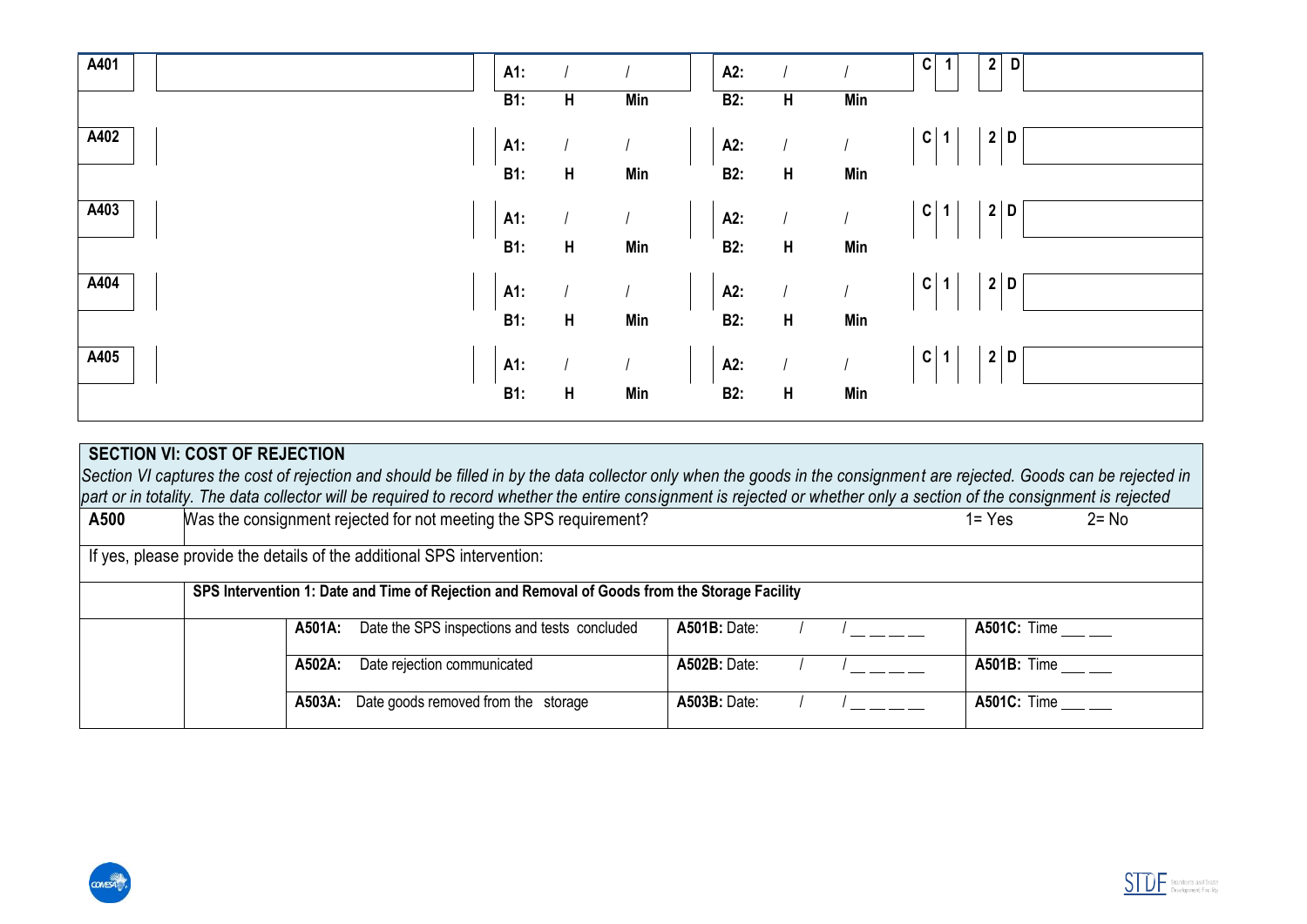| A504                        | Was the entire consignment rejected?                                          | $1 = Yes$ |                    |                      | $2 = No$ |                                             |  |        |
|-----------------------------|-------------------------------------------------------------------------------|-----------|--------------------|----------------------|----------|---------------------------------------------|--|--------|
| A505                        | What was the reason for rejection?                                            |           |                    |                      |          |                                             |  |        |
|                             |                                                                               |           |                    |                      |          |                                             |  |        |
|                             |                                                                               |           |                    |                      |          |                                             |  |        |
| A506                        | What happened to the rejected goods after they were taken out of the storage? |           |                    |                      |          |                                             |  |        |
| 1= Destroyed at the border; | 2= Transported back by the trader;                                            |           | 3= Other (Specify) |                      |          |                                             |  |        |
| <b>Cost of Rejection</b>    |                                                                               |           |                    |                      |          |                                             |  |        |
| <b>Item Code</b>            | Item Description                                                              |           |                    | <b>Cost (USD-\$)</b> |          |                                             |  |        |
| A507                        | Post Rejection Storage Cost                                                   |           |                    |                      |          |                                             |  |        |
| A508                        | Cost of Transportation Incurred                                               |           |                    |                      |          | Please record the cost of transport for the |  | entire |
| A509                        | Quantity of goods in the consignment                                          |           |                    |                      |          |                                             |  |        |
| A510                        | Quantity of Goods rejected                                                    |           |                    |                      |          |                                             |  |        |
| A511                        | Unit Value of the Goods (Per Quantity Above)                                  |           |                    |                      |          |                                             |  |        |
| A512                        | Cost of destruction (if met by the trader)                                    |           |                    |                      |          |                                             |  |        |
| A513                        | Other Cost (Specify 1)                                                        |           |                    |                      |          |                                             |  |        |
| A514                        | Other cost (Specify 1)                                                        |           |                    |                      |          |                                             |  |        |
| A515                        | <b>Total</b>                                                                  |           |                    |                      |          |                                             |  |        |



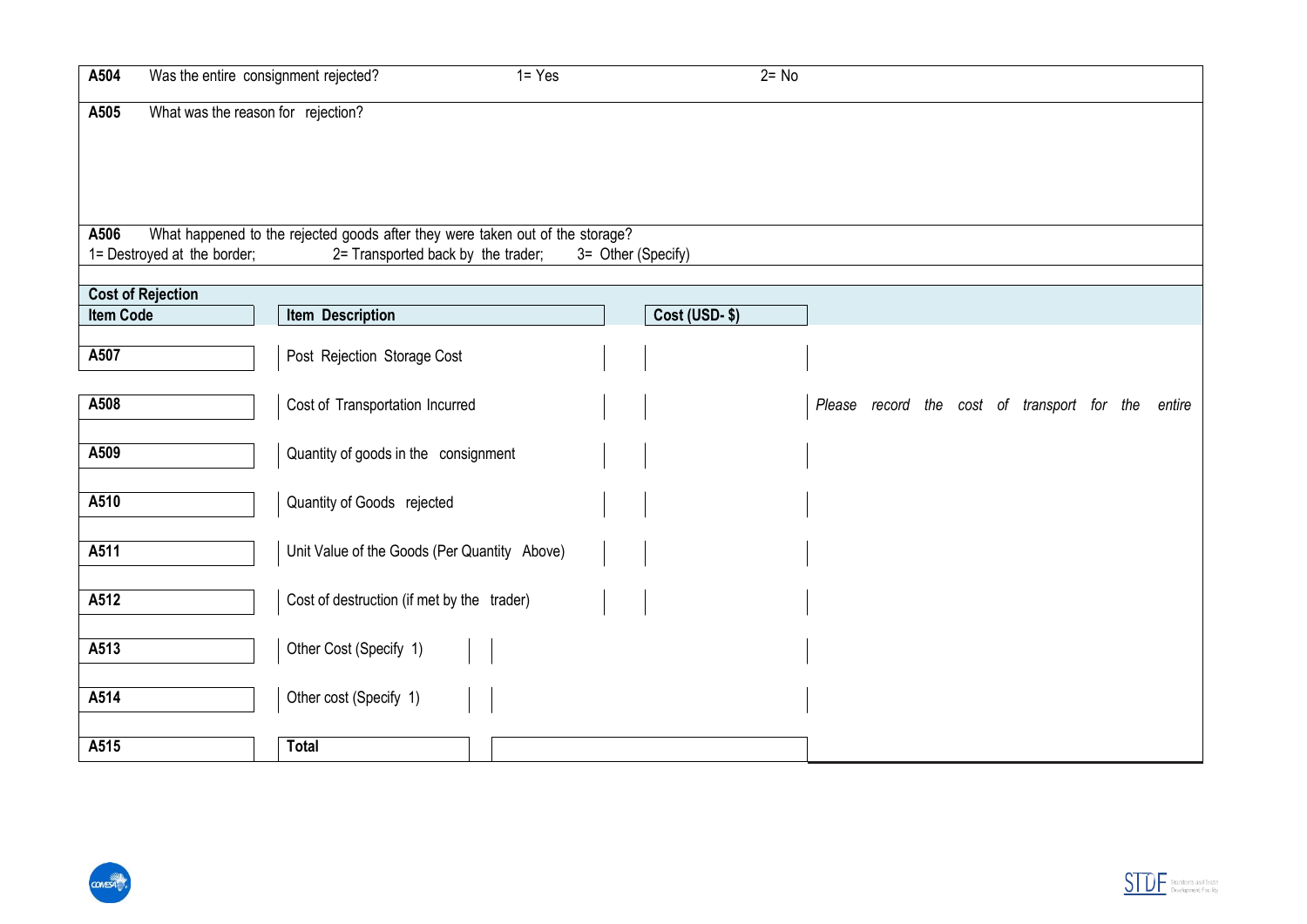|                  | SECTION VII: COST OF OUTSOURCED PROCEDURES (PROCEDURES CONDUCTED AT REFERRAL LABORATORIES) |                         |                      |                          |                               |  |  |  |  |  |  |  |
|------------------|--------------------------------------------------------------------------------------------|-------------------------|----------------------|--------------------------|-------------------------------|--|--|--|--|--|--|--|
| <b>Procedure</b> | Name of Procedure                                                                          | <b>Name of Referral</b> | <b>Unit Cost Per</b> | # of Referred Procedures | <b>Total Cost of Referred</b> |  |  |  |  |  |  |  |
| Code             |                                                                                            | <b>Institution</b>      | <b>Procedure</b>     |                          | <b>Procedures</b>             |  |  |  |  |  |  |  |
| A600             | A600A                                                                                      |                         | A600B                | A600C                    | <b>A600D</b>                  |  |  |  |  |  |  |  |
|                  |                                                                                            |                         |                      |                          |                               |  |  |  |  |  |  |  |
| A601             | A600A                                                                                      |                         | A600B                | A600C                    | A601D                         |  |  |  |  |  |  |  |
|                  |                                                                                            |                         |                      |                          |                               |  |  |  |  |  |  |  |
| A602             | A600A                                                                                      |                         | A600B                | A600C                    | A602D                         |  |  |  |  |  |  |  |
|                  |                                                                                            |                         |                      |                          |                               |  |  |  |  |  |  |  |
| A603             | A600A                                                                                      |                         | A600B                | A600C                    | A603D                         |  |  |  |  |  |  |  |
|                  |                                                                                            |                         |                      |                          |                               |  |  |  |  |  |  |  |
| A604             | A600A                                                                                      |                         | A600B                | A600C                    | A604D                         |  |  |  |  |  |  |  |
|                  |                                                                                            |                         |                      |                          |                               |  |  |  |  |  |  |  |



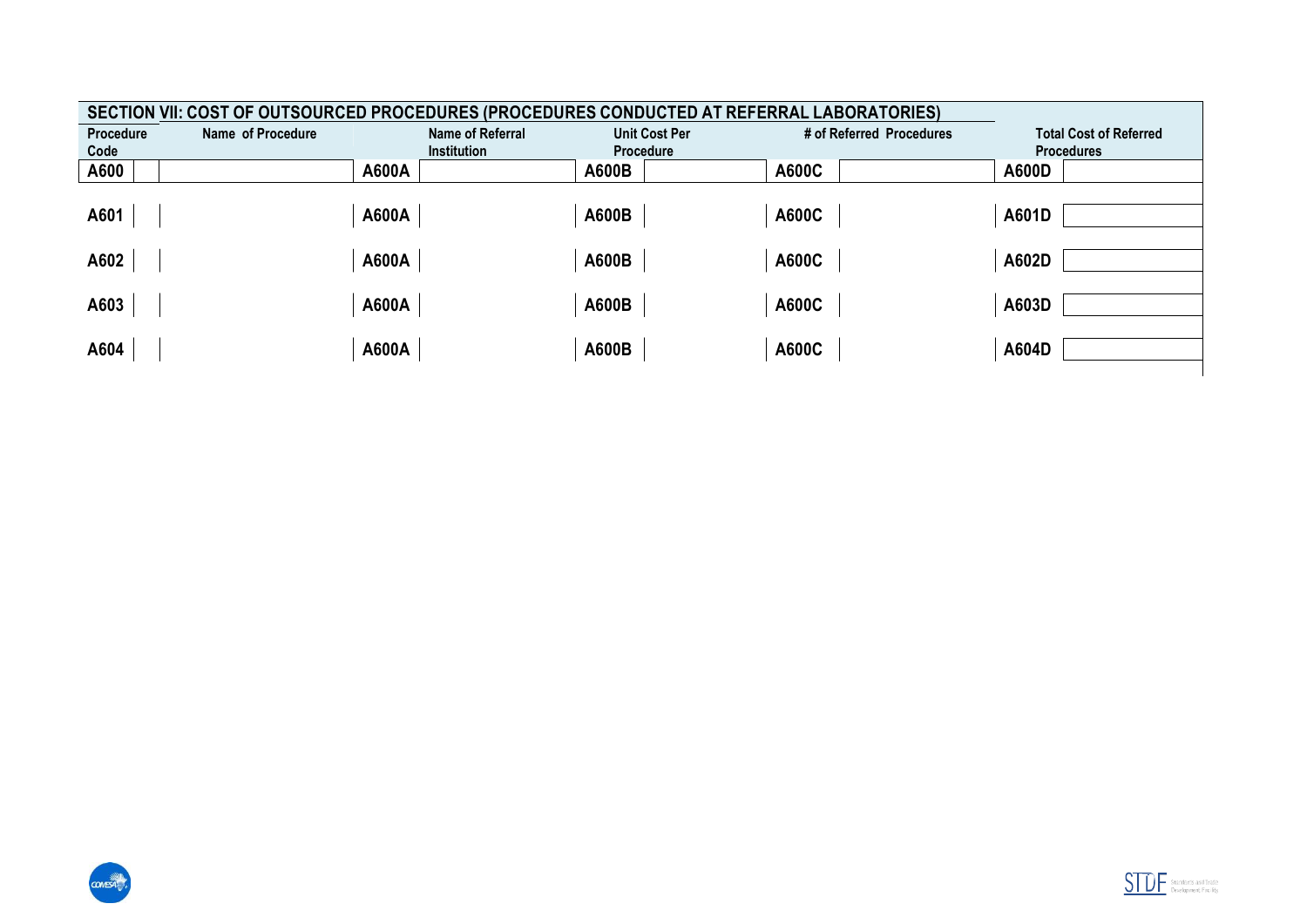# **TEMPLATE FOR ASSESSING SANITARY AND PHYTOSANITARY DOCUMENTATION AND PROCEDURE RELATED TRADING COSTS AT AND BEHIND BORDERS**

# TOOL 102: **REGULATORY AUTHORITY**



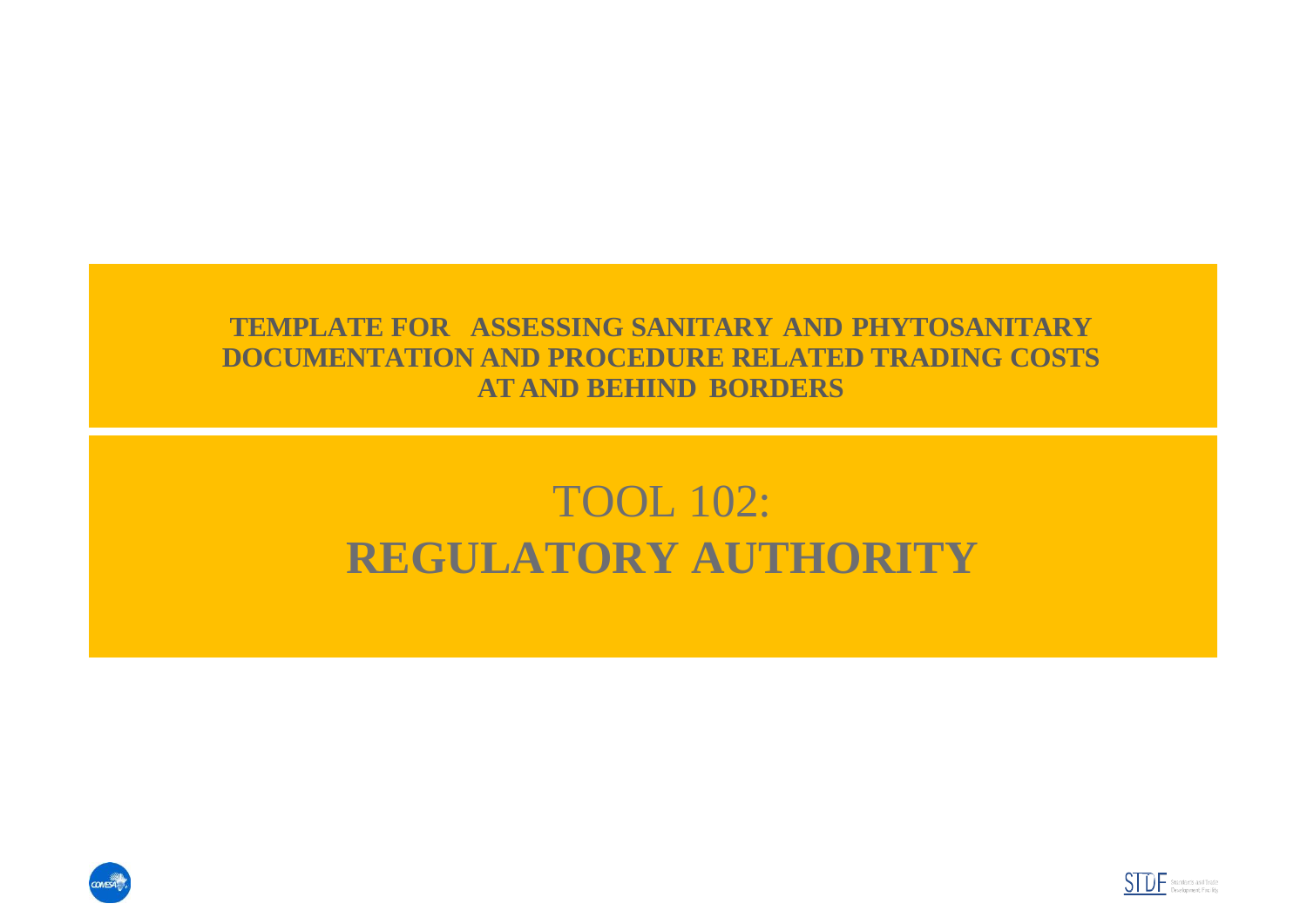# **TOOL102: REGULATORY AUTHORITY**

*This tool is administered once, prior to the start of the actual data collection for the baseline study or end of project evaluation. The purpose of this tool is to outline all the regulatory authorities responsible for SPS procedures/ certification at the respective border posts. Data gathered from this phase will be used to develop a checklist that the data will use to guide the process of data collection and to ensure that all the SPS regulatory procedures required at the border are tracked and captured in the data collection tool. The tool will be administered to the regulatory authorities and will cover SPS certifications and SPS procedures at the border.*

| <b>SECTION 1: BACKGROUND INFORMATION</b><br>Section X provides information on the border post and the commodity details including the country of origin and the importing country. It also provides details of the<br>data collection officer and the date of data collection. The details are filled in on the day of data collection. |                                    |  |             |                                  |  |  |  |  |  |  |  |
|-----------------------------------------------------------------------------------------------------------------------------------------------------------------------------------------------------------------------------------------------------------------------------------------------------------------------------------------|------------------------------------|--|-------------|----------------------------------|--|--|--|--|--|--|--|
| <b>B001</b>                                                                                                                                                                                                                                                                                                                             | Name of Border Post                |  | <b>B005</b> | Commodity                        |  |  |  |  |  |  |  |
| <b>B002</b>                                                                                                                                                                                                                                                                                                                             | Date of Data Collection            |  | <b>B006</b> | <b>Exporting Country</b>         |  |  |  |  |  |  |  |
| <b>B003</b>                                                                                                                                                                                                                                                                                                                             | Name of Data Collection Officer    |  | <b>B007</b> | <b>Importing Country</b>         |  |  |  |  |  |  |  |
| <b>B004</b>                                                                                                                                                                                                                                                                                                                             | <b>Time Data Collection Starts</b> |  | <b>B008</b> | <b>Time Data Collection Ends</b> |  |  |  |  |  |  |  |

|                       |              | SECTION 2: NAME OF AGENCIES RESPONSIBLE FOR SPECIFIC SPS CERTIFICATIONS |    |                              |
|-----------------------|--------------|-------------------------------------------------------------------------|----|------------------------------|
| <b>Agency</b><br>Code |              | Name of Agency                                                          |    | <b>Name of Certification</b> |
|                       |              |                                                                         |    |                              |
| <b>B010</b>           | $\mathsf{A}$ |                                                                         | B  |                              |
|                       |              |                                                                         |    |                              |
| <b>B011</b>           | A            |                                                                         | B  |                              |
|                       |              |                                                                         |    |                              |
| <b>B012</b>           | $\mathsf{A}$ |                                                                         | B  |                              |
|                       |              |                                                                         |    |                              |
| <b>B013</b>           | $\mathsf{A}$ |                                                                         | B  |                              |
|                       |              |                                                                         |    |                              |
| <b>B014</b>           | $\mathsf{A}$ |                                                                         | B. |                              |
|                       |              |                                                                         |    |                              |
| <b>B015</b>           | $\mathsf{A}$ |                                                                         | B  |                              |



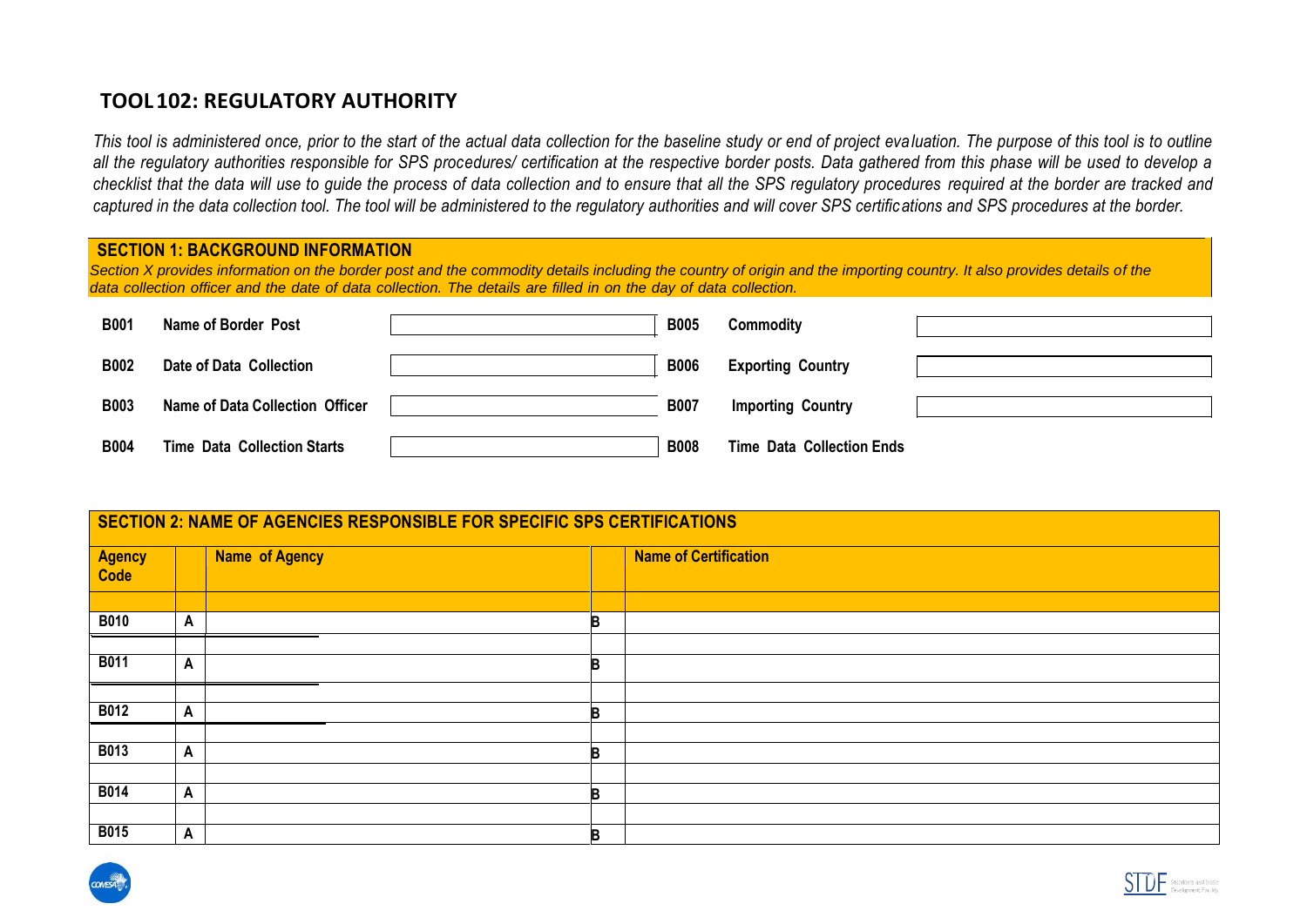| <b>B016</b>                                                                 | A |                       | B |                                                 |  |  |  |  |  |  |  |
|-----------------------------------------------------------------------------|---|-----------------------|---|-------------------------------------------------|--|--|--|--|--|--|--|
|                                                                             |   |                       |   |                                                 |  |  |  |  |  |  |  |
| <b>B017</b>                                                                 | A |                       | B |                                                 |  |  |  |  |  |  |  |
| SECTION 3: NAME OF AGENCIES RESPONSIBLE FOR SPECIFIC SPS INSPECTIONS/ TESTS |   |                       |   |                                                 |  |  |  |  |  |  |  |
| <b>Agency</b><br>Code                                                       |   | <b>Name of Agency</b> |   | <b>Name of Inspection/ Laboratory Procedure</b> |  |  |  |  |  |  |  |
|                                                                             |   |                       |   |                                                 |  |  |  |  |  |  |  |
| <b>B020</b>                                                                 | A |                       | B |                                                 |  |  |  |  |  |  |  |
|                                                                             |   |                       |   |                                                 |  |  |  |  |  |  |  |
| <b>B021</b>                                                                 | A |                       | B |                                                 |  |  |  |  |  |  |  |
|                                                                             |   |                       |   |                                                 |  |  |  |  |  |  |  |
| <b>B022</b>                                                                 | A |                       | B |                                                 |  |  |  |  |  |  |  |
|                                                                             |   |                       |   |                                                 |  |  |  |  |  |  |  |
| <b>B023</b>                                                                 | Α |                       | B |                                                 |  |  |  |  |  |  |  |
|                                                                             |   |                       |   |                                                 |  |  |  |  |  |  |  |
| <b>B024</b>                                                                 | A |                       | B |                                                 |  |  |  |  |  |  |  |
|                                                                             |   |                       |   |                                                 |  |  |  |  |  |  |  |
| <b>B025</b>                                                                 | A |                       | B |                                                 |  |  |  |  |  |  |  |
|                                                                             |   |                       |   |                                                 |  |  |  |  |  |  |  |
| <b>B026</b>                                                                 | Α |                       | B |                                                 |  |  |  |  |  |  |  |



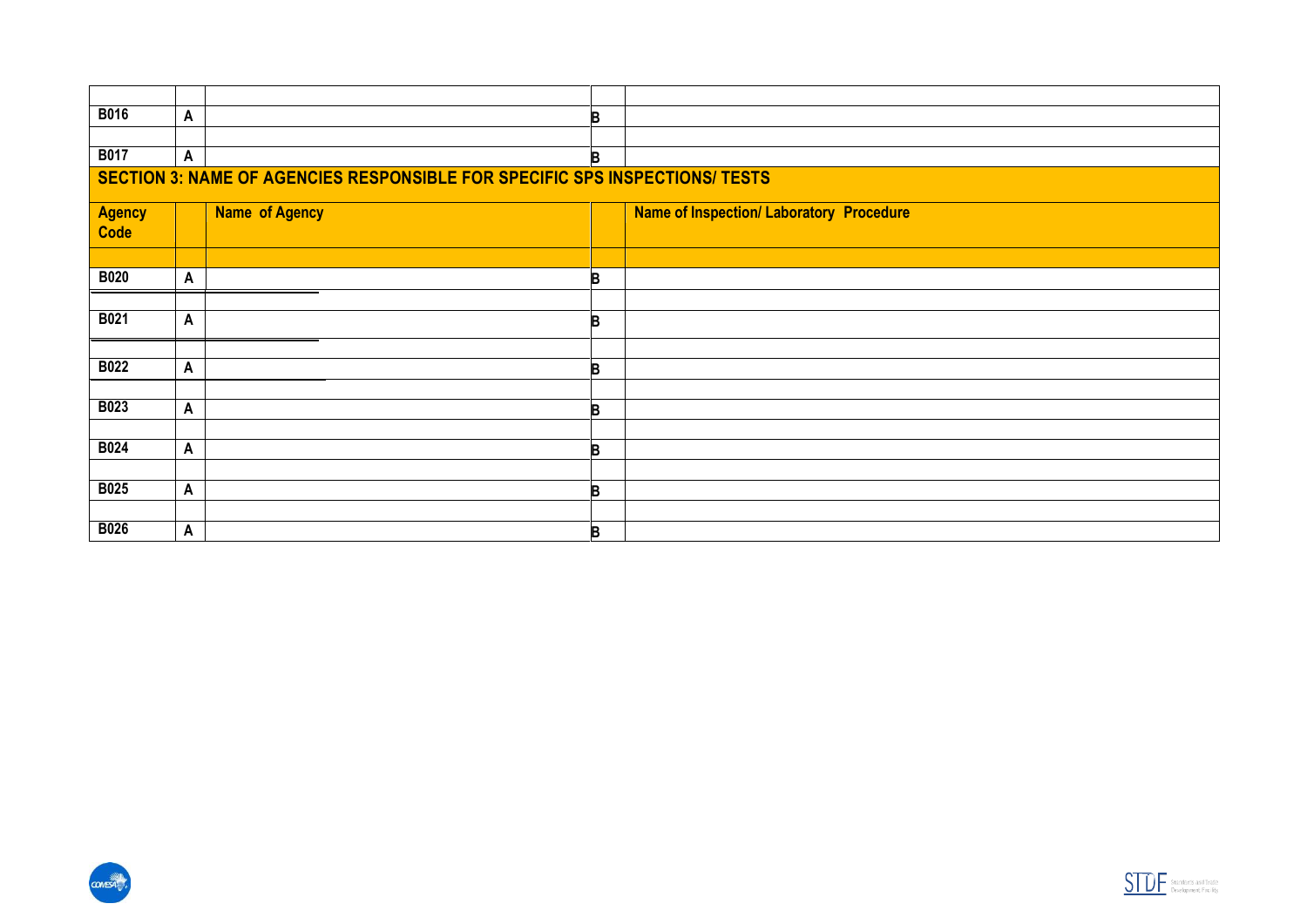**TEMPLATE FOR ASSESSING SANITARY AND PHYTOSANITARY DOCUMENTATION AND PROCEDURE RELATED TRADING COSTS AT AND BEHIND BORDERS**

> TOOL 103: **TRADER**



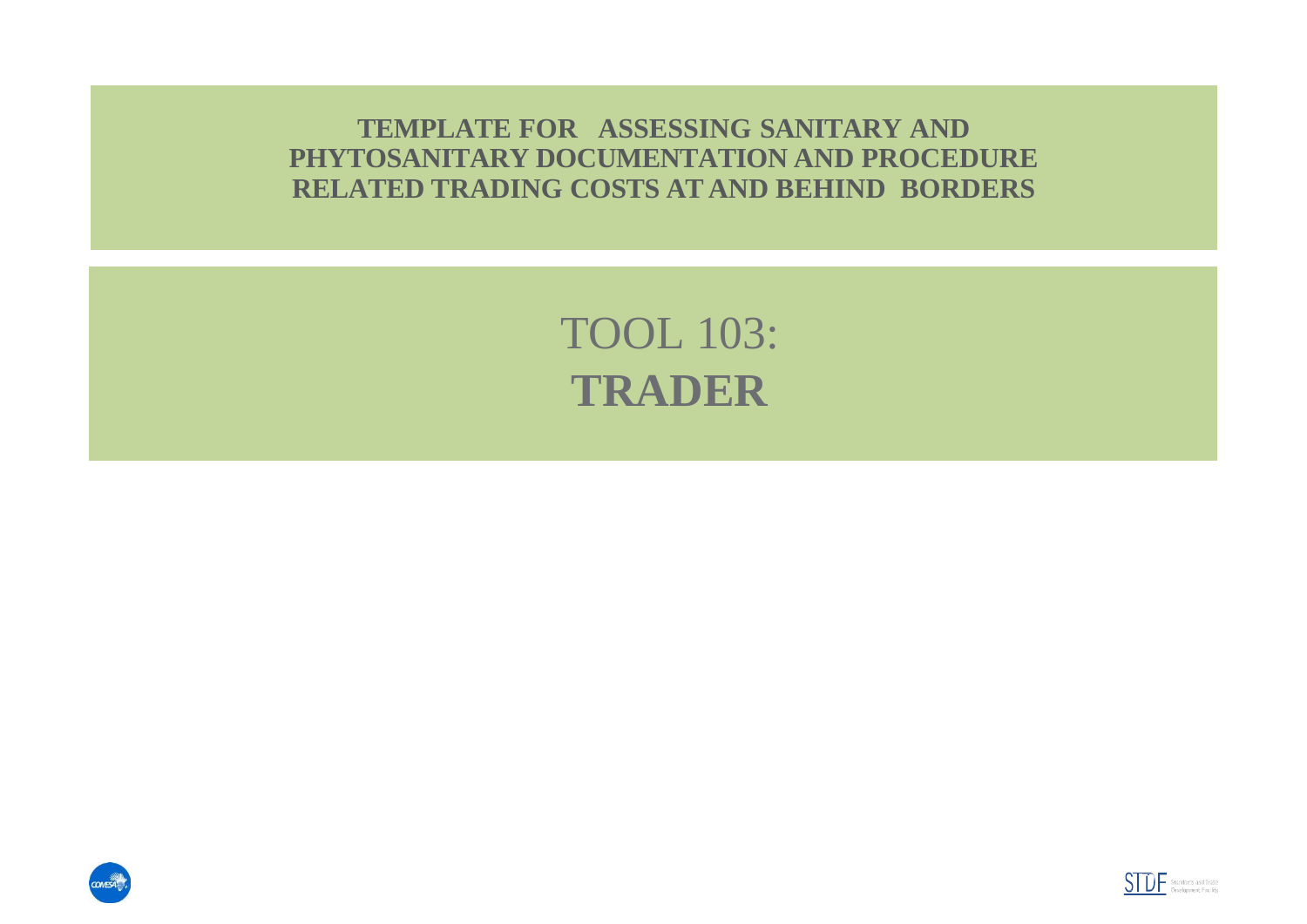# **TOOL 103: TRADER**

#### **SECTION I: BACKGROUND INFORMATION**

*Section I provides information on the border post and the commodity details including the country of origin and the importing country. It also provides details of the data collection officer and the date of data collection. The details are filled in on the day of data collection.*

| C001             | Name of Border Post                |                                                                                                                      | C005 | Commoditv                        |           |          |
|------------------|------------------------------------|----------------------------------------------------------------------------------------------------------------------|------|----------------------------------|-----------|----------|
| C <sub>002</sub> | Date of Data Collection            |                                                                                                                      | C006 | <b>Exporting Country</b>         |           |          |
| C <sub>003</sub> | Name of Data Collection Officer    |                                                                                                                      | C007 | <b>Importing Country</b>         |           |          |
| C004             | <b>Time Data Collection Starts</b> |                                                                                                                      | C008 | <b>Time Data Collection Ends</b> |           |          |
| C010             | (maize) import/ export?            | Do you have any part time or full time staff that has been employed by your staff to oversee SPS compliance for your |      |                                  | $1 = Yes$ | $2 = No$ |

*I would like to know more about the staff engaged by your firm to support SPS compliance. I will not ask any sensitive questions regarding the staff and I would only*  like to get information that will help us to estimate the cost incurred by traders through the entire process of working towards meeting some of the SPS standards set *by regulatory authorities.*

*NOTE: This tool should capture the details of the staff engaged by the Trader to support SPS processes and all points from production until the commodity meets compliance at the border or until the consignment reaches the depot of the importer.*



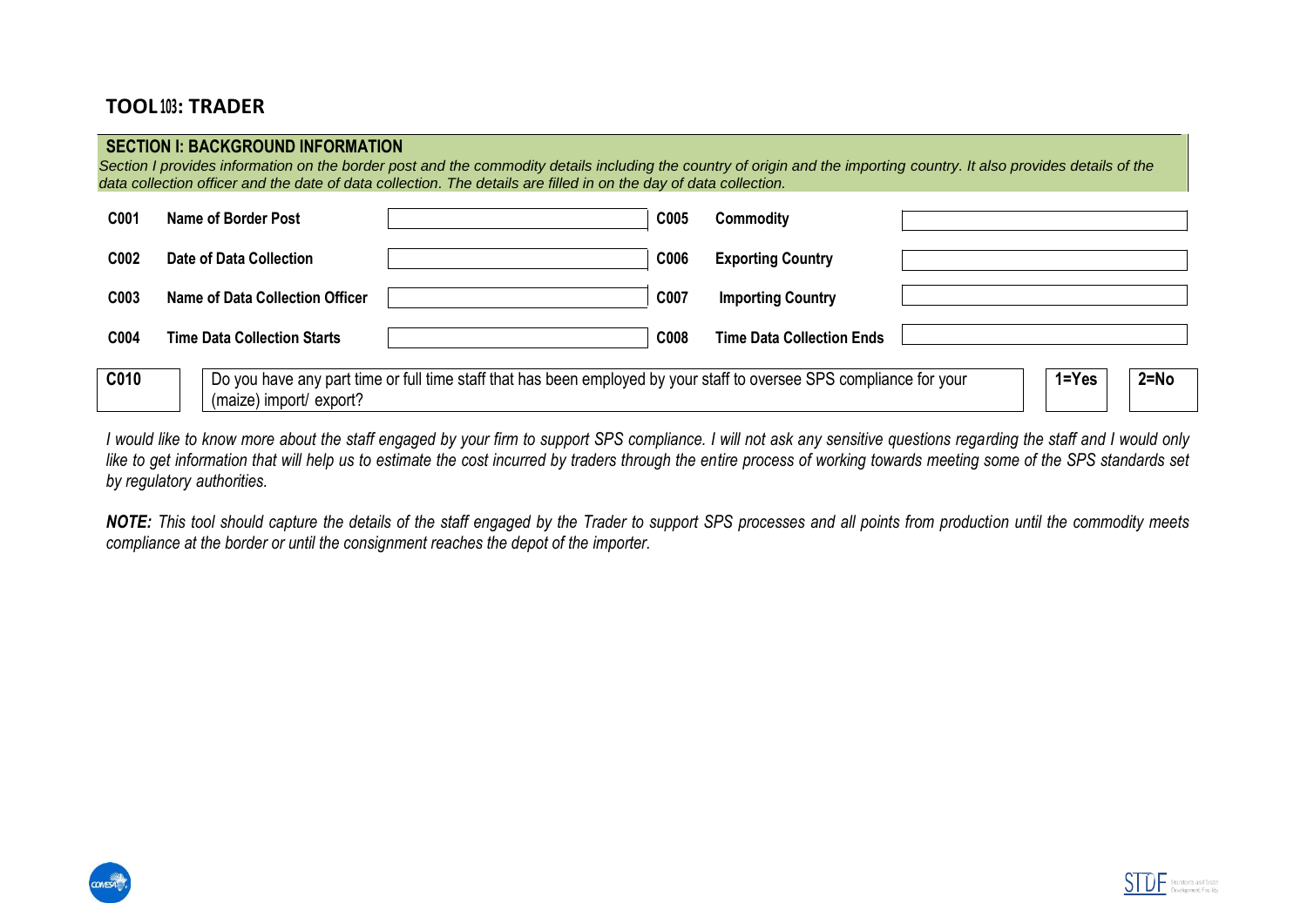| #          | <b>SPS Inspection/ Procedure 1</b>              |                                        |                                        | Date and Time of Start and End of SPS Inspection/ Procedure          |                                              |                                 |
|------------|-------------------------------------------------|----------------------------------------|----------------------------------------|----------------------------------------------------------------------|----------------------------------------------|---------------------------------|
|            | Staff cadre and Role                            | # of this cadre<br>(How many<br>staff) | Full time (1) or<br>Part<br>Time $(2)$ | <b>Average Monthly</b><br>Salary (if full time/<br>monthly salaried) | Daly rate (if<br>wage employed/<br>temporary | Rate if paid per<br>consignment |
| C011:      | Cadre:<br>Role:                                 |                                        | $\mathsf B$                            | C                                                                    | D                                            | C                               |
| processes? | C011F: At what point does the staff support SPS | $1 = Farm$                             | $\overline{2}$ Packaging               | 3= Transport                                                         | 4= Border                                    | 5= Other (Specify)              |
| C012:      | Cadre:<br>Role:                                 |                                        | B                                      | C                                                                    | D                                            | C                               |
| processes? | C012F: At what point does the staff support SPS | $1 = Farm$                             | 2= Packaging                           | 3= Transport                                                         | 4= Border                                    | 5= Other (Specify)              |
| C013       | Cadre:<br>Role:                                 |                                        | B                                      | C                                                                    | D                                            | C                               |
| processes? | C013F: At what point does the staff support SPS | $1 = Farm$                             | $\overline{2}$ Packaging               | 3= Transport                                                         | 4= Border                                    | 5= Other (Specify)              |
| C014       | Cadre:<br>Role:                                 |                                        | B                                      | C                                                                    | D                                            | C                               |
| processes? | C014F: At what point does the staff support SPS | $1 = Farm$                             | 2= Packaging                           | 3= Transport                                                         | $\overline{4}$ = Border                      | 5= Other (Specify)              |
| C015       | Cadre:<br>Role:                                 | A                                      | B                                      | C                                                                    | D                                            | C                               |
| processes? | C015F: At what point does the staff support SPS | $1 = Farm$                             | 2= Packaging                           | $\overline{3}$ = Transport                                           | 4= Border                                    | 5= Other (Specify)              |



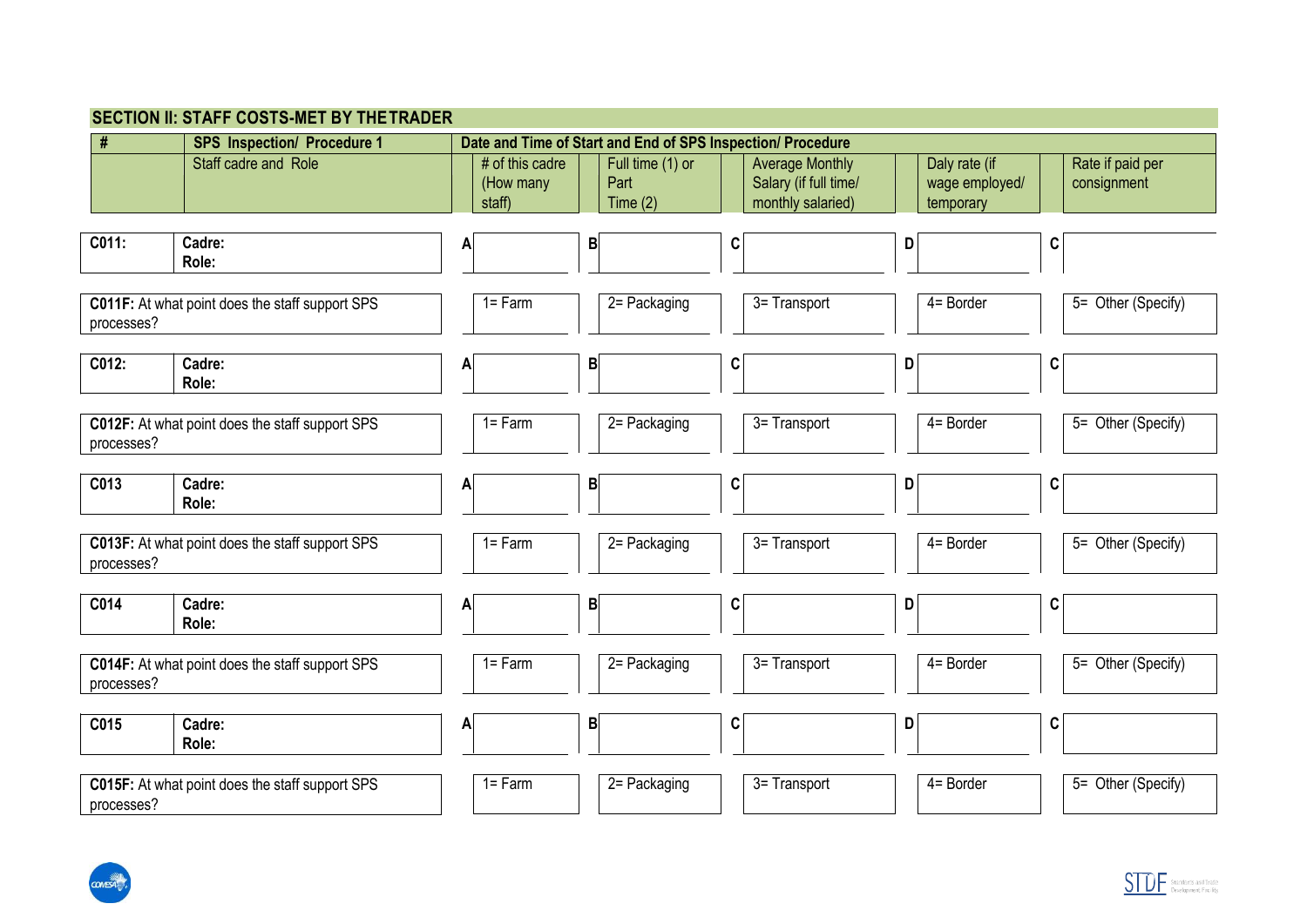| C016 | Do you often undertake any SPS compliance interventions on the consignment before they are released, during<br>transportation or at the storage facility located at the border? | $1 = Yes$             |
|------|---------------------------------------------------------------------------------------------------------------------------------------------------------------------------------|-----------------------|
|      | $2 = No$                                                                                                                                                                        |                       |
| C017 | In the latest consignment that you dispatched, did you undertake any SPS compliance interventions on the consignments                                                           | $1 = Yes$<br>$2 = No$ |

before they were released, during transportation or at the storage facility located at the border?

|      |   |                         |                               | SECTION III: REMEDIAL INTERVENTIONS BY THE TRADER (INCLUDING PROCESSING RELATED SPS INTERVENTIONS WHERE A PROCESSOR/ FARMER IS THE TRADER) |                             |
|------|---|-------------------------|-------------------------------|--------------------------------------------------------------------------------------------------------------------------------------------|-----------------------------|
| Code |   | <b>SPS</b> intervention | <b>Approximate time Taken</b> | Point at which the intervention was conducted                                                                                              | <b>Cost of intervention</b> |
|      |   |                         |                               | 1= At Farm; 2; At Transportation; 3= At Storage/ Border                                                                                    |                             |
| C100 |   |                         |                               |                                                                                                                                            |                             |
|      |   |                         |                               |                                                                                                                                            |                             |
| C101 | − |                         |                               |                                                                                                                                            |                             |
|      |   |                         |                               |                                                                                                                                            |                             |
| C102 |   |                         |                               |                                                                                                                                            |                             |
|      |   |                         |                               |                                                                                                                                            |                             |
| C103 |   |                         |                               |                                                                                                                                            |                             |

|         |       | <b>SECTION V: COST OF REJECTION</b>                                   |              |                                                     |
|---------|-------|-----------------------------------------------------------------------|--------------|-----------------------------------------------------|
| C116    |       | Was the consignment rejected for not meeting the SPS<br>requirement?  | $1 = Yes$    | $2 = No$                                            |
| C117    |       | When was the last time your consignment was rejected?                 | Date: $\_\_$ |                                                     |
| C118    | part? | Was the entire consignment rejected or was it rejected in             |              | 1= Entire Consignment<br>2= Part of the consignment |
|         |       | C119 What was the reason for rejection?                               |              |                                                     |
|         |       | C120 What happened to the rejected goods after they were taken out of |              |                                                     |
|         |       | the storage? 1= Destroyed at the border; 2= Transported back by the   |              |                                                     |
| trader; |       | 3= Other (Specify)                                                    |              |                                                     |
| ltem    |       | <b>Item Description</b>                                               |              | Cost (Local currency)                               |
| Code    |       |                                                                       |              |                                                     |
|         |       |                                                                       |              |                                                     |
| C200    |       | <b>Post Rejection Storage Cost</b>                                    |              |                                                     |
|         |       |                                                                       |              |                                                     |

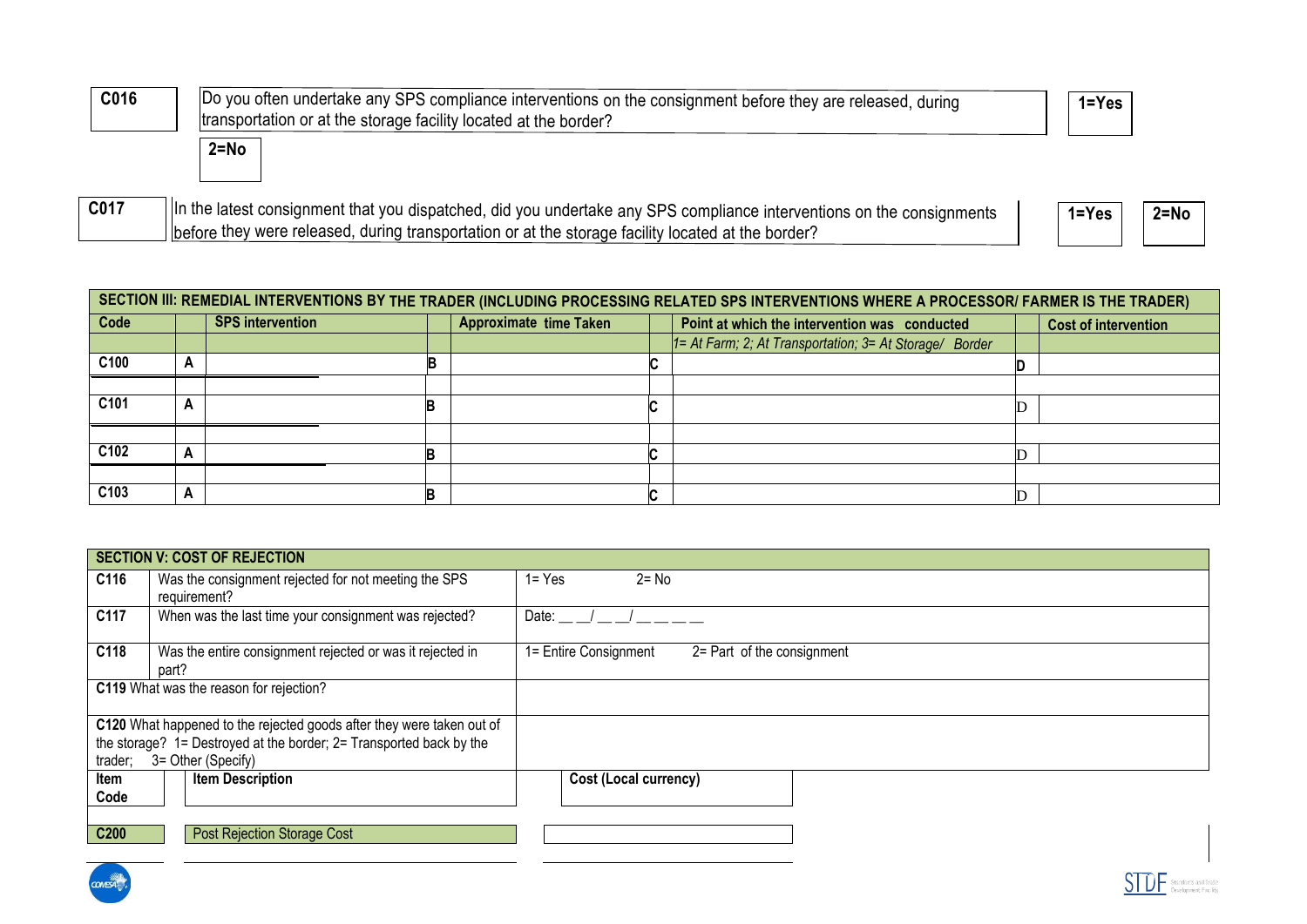| C201 | Cost of Transportation Incurred (Local Currency) | Please record the cost of transport for the entire consignment |
|------|--------------------------------------------------|----------------------------------------------------------------|
| C202 | Quantity of goods in the consignment             |                                                                |
| C203 | Quantity of Goods rejected                       |                                                                |
| C204 | Unit Value of the Goods (Per Quantity Above)     |                                                                |
| C205 | Cost of destruction (if met by the trader)       |                                                                |
| C206 | Other cost (Specify 1)                           |                                                                |
| C207 | Other cost (Specify 2)                           |                                                                |
| C208 | Total                                            |                                                                |

| C209 | Has your firm ever lost any contract with your customer/ client as a result of consignment rejection for non SPS compliance?            | $1 = Yes$ | $2 = No$ |
|------|-----------------------------------------------------------------------------------------------------------------------------------------|-----------|----------|
| C210 | In the past one year, did you lose any contract with your customer/ client as a result of consignment rejection for non SPS compliance? | $1 = Yes$ | $2 = No$ |
| C211 | The last time you lost a contract, what was the value of the contract you lost?                                                         |           |          |
| C212 | What was the duration of the contract?<br>Years;                                                                                        | Months:   | Days     |
|      |                                                                                                                                         |           |          |
| C213 | Have ever lost any contract with your customer/ client as a result border delays associated with SPS procedures?                        | $1 = Yes$ | $2 = No$ |
| C214 | In the past one year, did you lose any contract with your customer/ client as a result of border delays associated with SPS procedures? | $1 = Yes$ | $2 = No$ |
| C215 | The last time you lost a contract, what was the value of the contract you lost?                                                         |           |          |
| C216 | What was the duration of the contract?<br>Years;                                                                                        | Months:   | Days     |



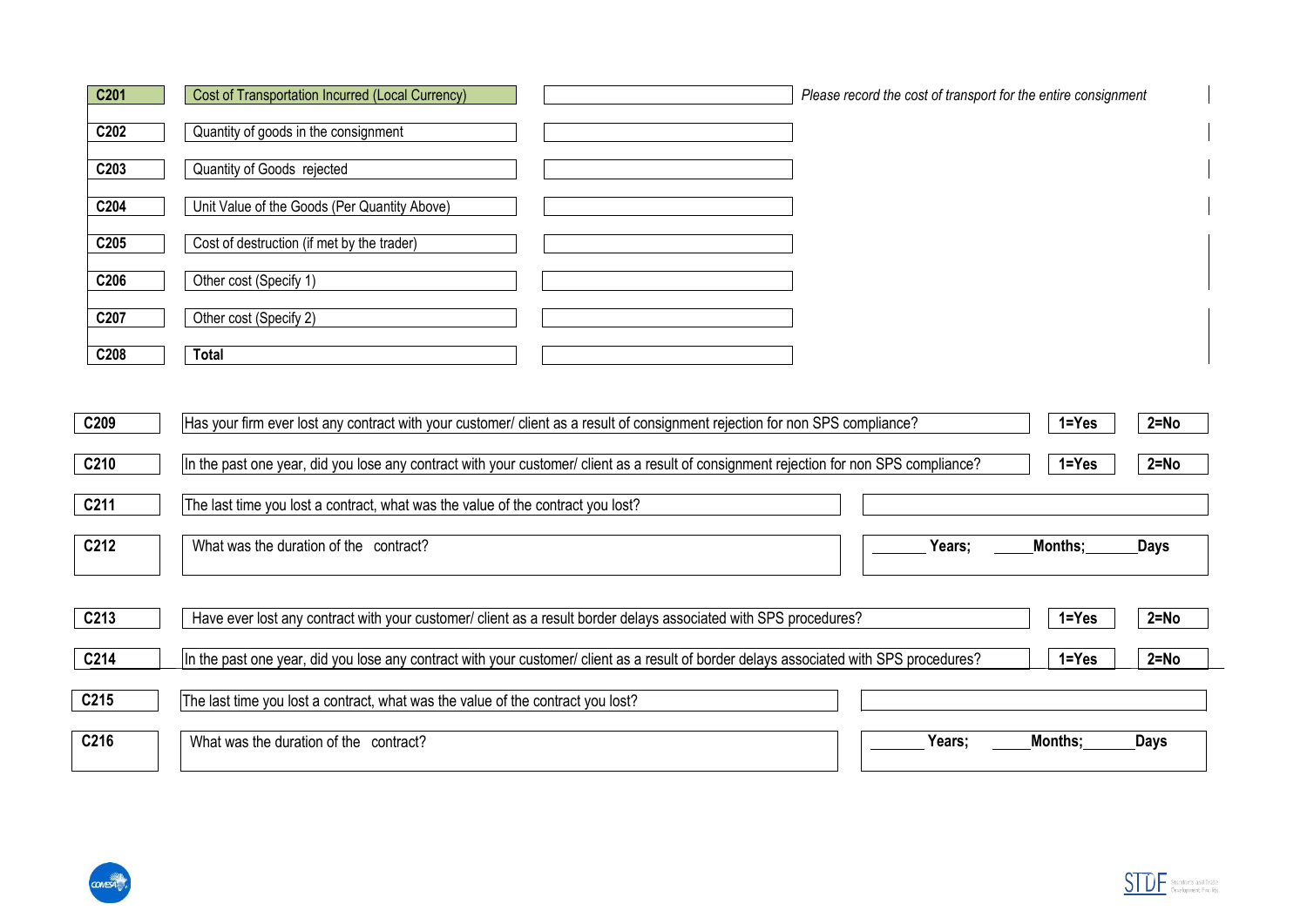# **SECTION V: INFORMAL COSTS/ BRIBERY**

#### **Section I: Informal Costs A**

D100 In the latest consignment that you passed through the border, were you asked for any informal payment (probe for bribery) before the consignment could be cleared?

Yes | | | | | No

*D102 Is this an SPS on non SPS cost?*

# D101 | How much did you pay?

*(To be filled in by the supervisor)* D102 | For what clearance did you make the informal payment/ bribe?  $102A \cdot$  SPS 102B: Non SPS

## **Section II: Informal Costs B**

D103 | In the latest consignment that you passed through the border, were you asked for any informal payment (probe for bribery) before the consignment could be cleared?

D104 | How much did you pay?

D<sub>105</sub> Is this an SPS on non SPS cost? *D102 Is this an SPS on non SPS cost? (To be filled in by the supervisor)*

Yes No

D105 | For what clearance did you make the informal payment/ bribe?







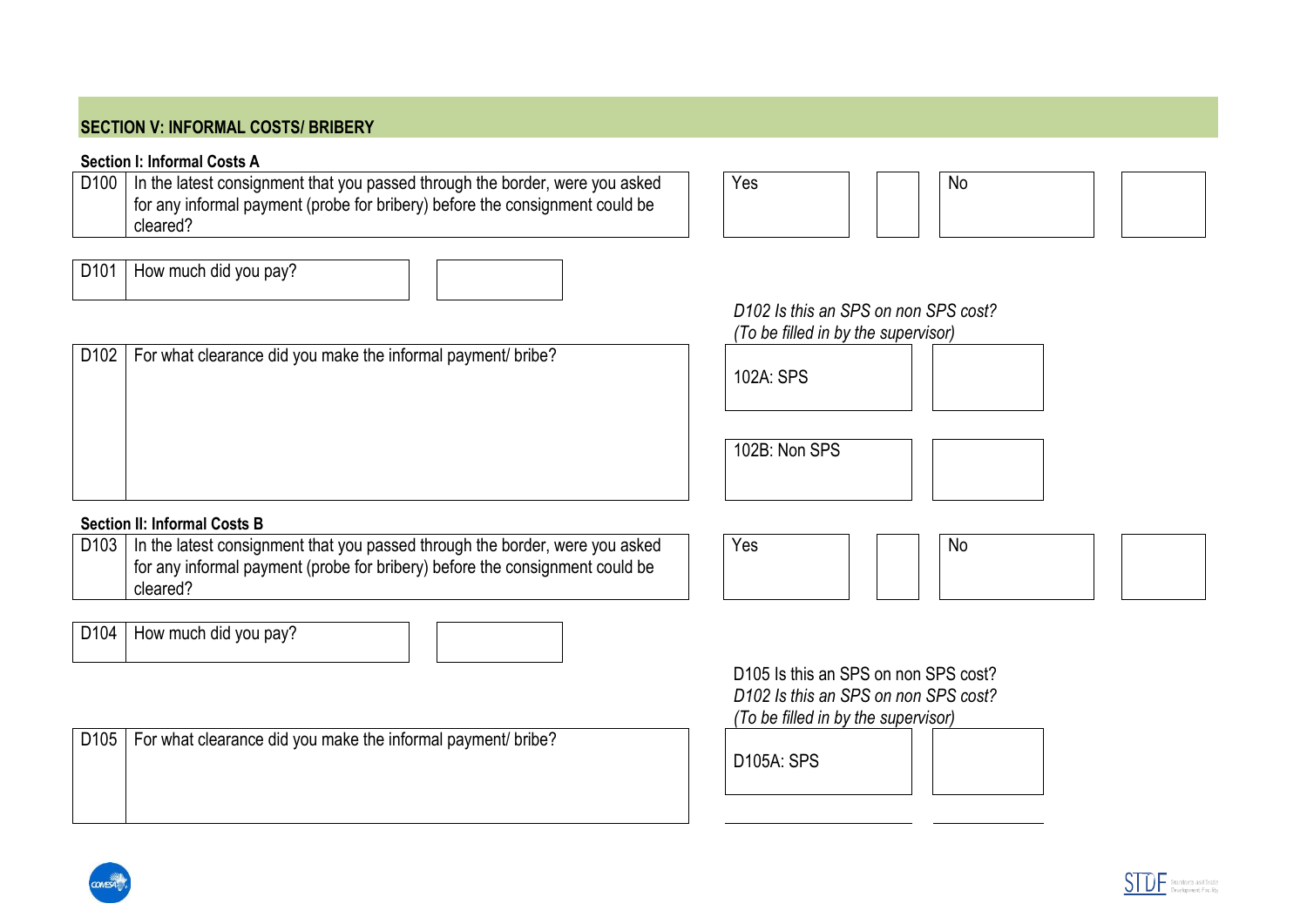|  | $R = 10F$<br>Non SPS<br>D105B: |  |
|--|--------------------------------|--|
|  |                                |  |

#### **SECTION VI: COST AND TIME FOR ISSUANCE OF IMPORT? EXPORT PERMIT**

E101 | How long in days did it take you to receive an import/ export permit after you submitted a request?

E102 What amount of money did you pay for the permit?





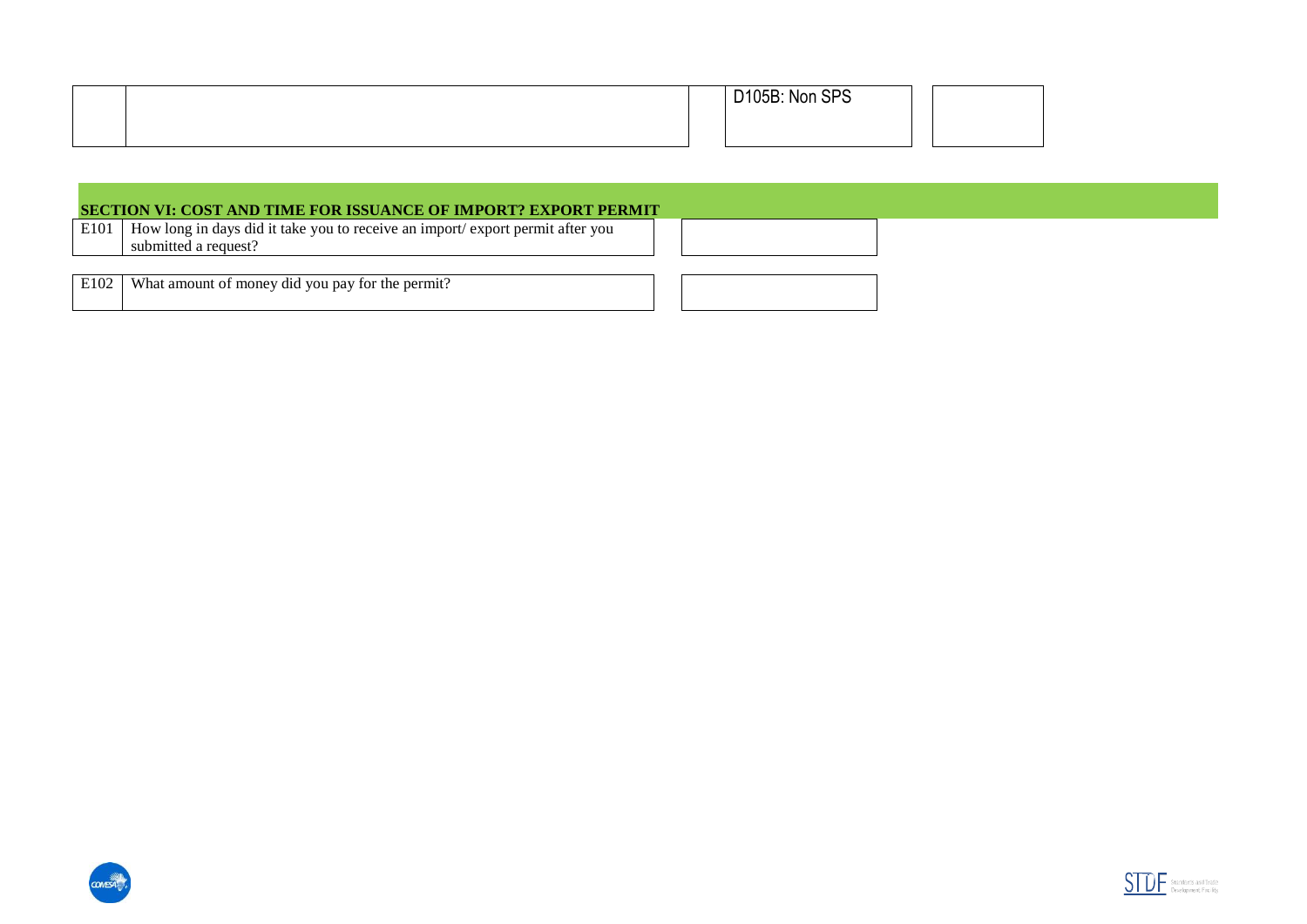**TEMPLATE FOR ASSESSING SANITARY AND PHYTOSANITARY DOCUMENTATION AND PROCEDURE RELATED TRADING COSTS AT AND BEHIND BORDERS**

> TOOL 104: **TRANSPORTER/ CLEARING AGENT**



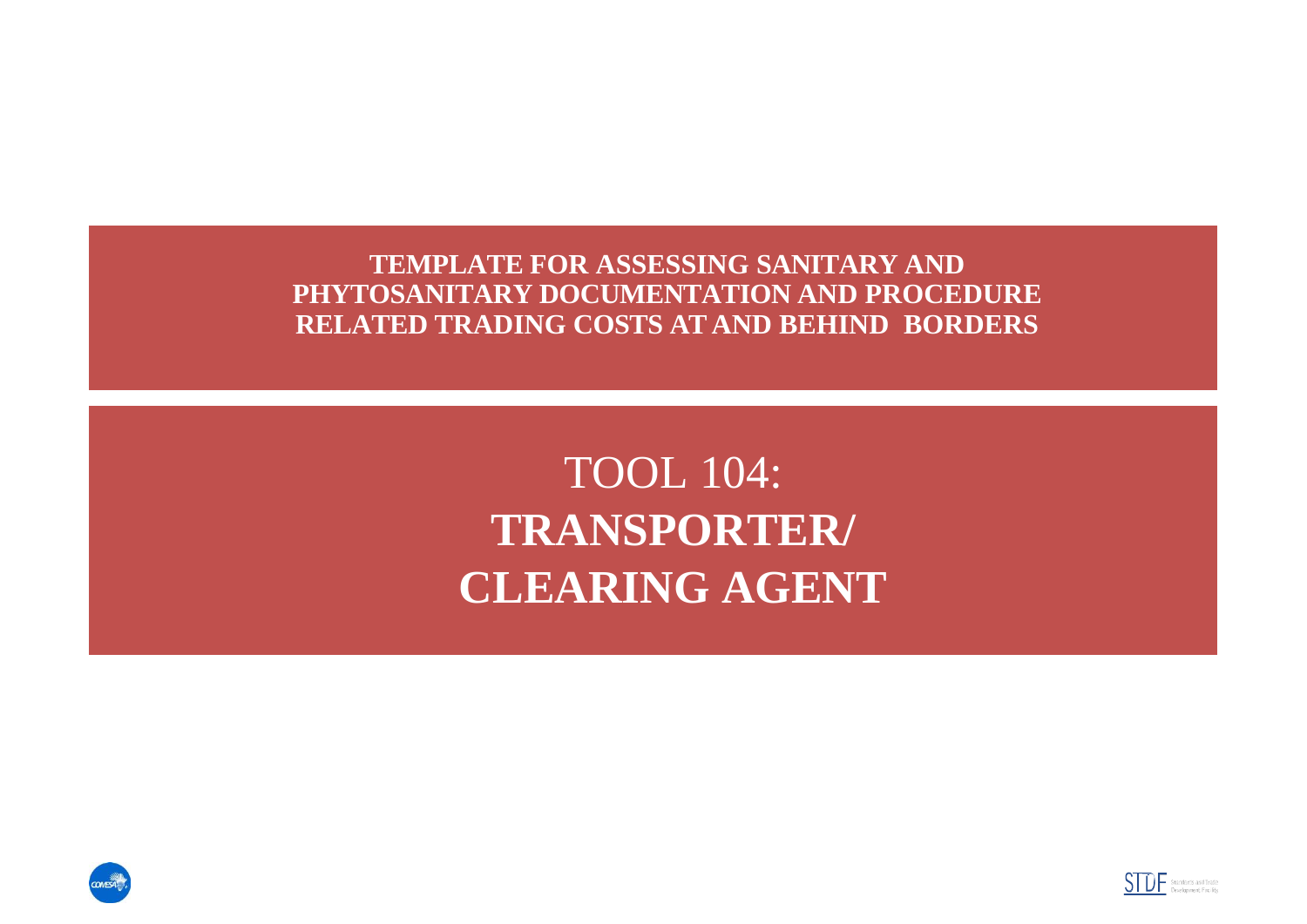# **TOOL104: TRANSPORTER/CLEARINGAGENT**

#### **SECTION I: BACKGROUND INFORMATION**

*Section I provides information on the border post and the commodity details including the country of origin and the importing country. It also provides details of the*  data collection officer and the date of data collection. The details are filled in on the day of data collection.

| D001 | Name of Border Post                                                                     | D005        | <b>Commodity</b>                 |
|------|-----------------------------------------------------------------------------------------|-------------|----------------------------------|
| D002 | Date of Data Collection                                                                 | <b>D006</b> | <b>Exporting Country</b>         |
| D003 | Name of Data Collection Officer                                                         | <b>D007</b> | <b>Importing Country</b>         |
| D004 | <b>Time Data Collection Starts</b>                                                      | <b>D008</b> | <b>Time Data Collection Ends</b> |
| D010 | <b>Consignment Number</b>                                                               |             |                                  |
|      |                                                                                         |             |                                  |
| D011 | <b>Transporter Number</b>                                                               |             |                                  |
|      |                                                                                         |             |                                  |
| D012 | What date and time did the transportation for this consignment begin?                   |             | Date:                            |
| D013 | Was there any delay at the point of loading? Approximately how long did the delay last? |             | Days:<br>Mins:<br>Hours:         |
| D014 | What was the cause of the delay?                                                        |             |                                  |



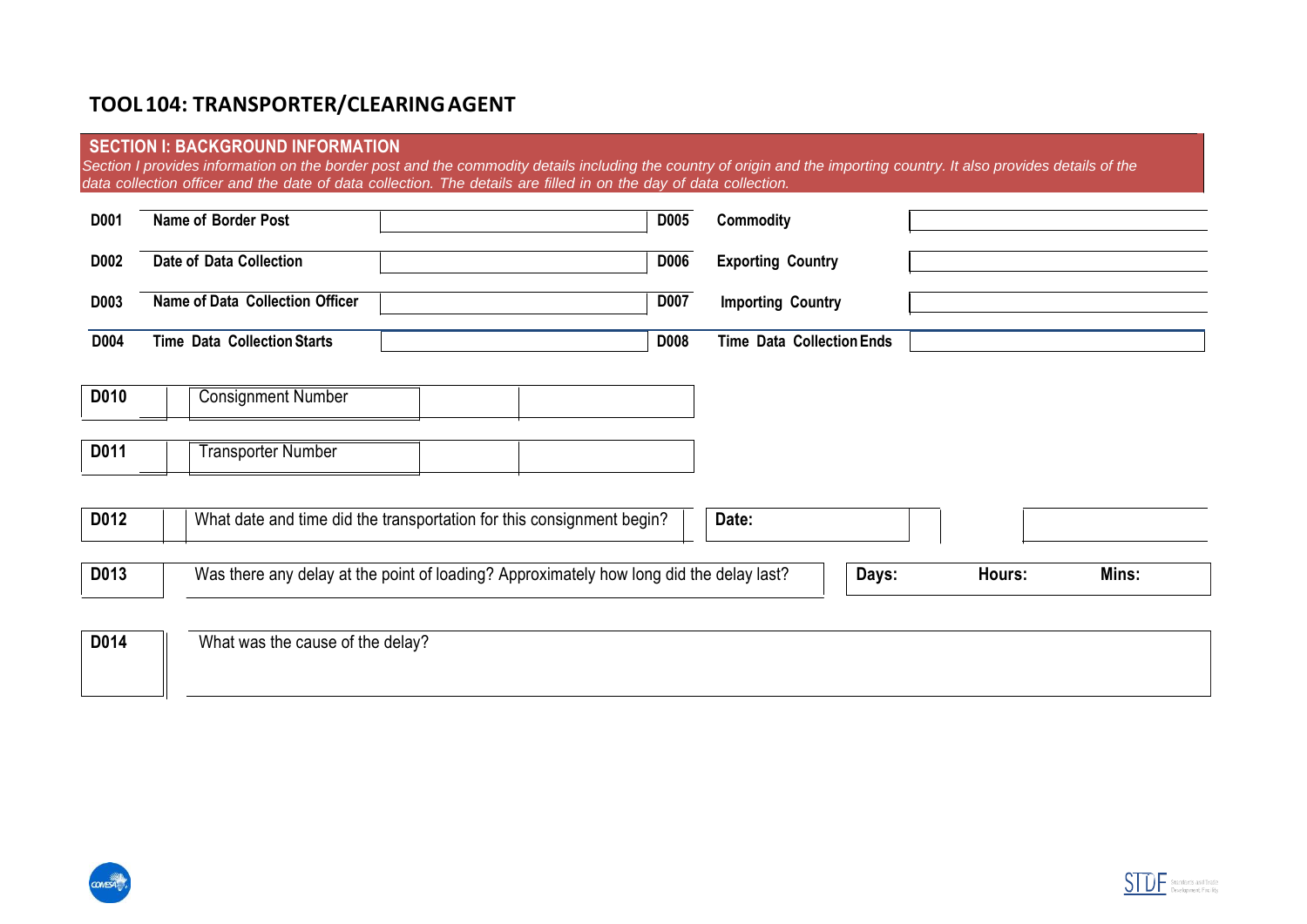| D015             | After the departure of the consignment and while on your way to the border, were you stopped by any authorities to<br>review any of the consignment documents? |   |                                                                                             |                                                             |                                               | $2 = No$<br>$1 = Yes$                            |
|------------------|----------------------------------------------------------------------------------------------------------------------------------------------------------------|---|---------------------------------------------------------------------------------------------|-------------------------------------------------------------|-----------------------------------------------|--------------------------------------------------|
| D016             | Who (what regulatory/ administrative authority) undertook the review of the<br>documents?                                                                      |   |                                                                                             |                                                             |                                               |                                                  |
| D017             | Approximately how long did the review last?                                                                                                                    |   |                                                                                             |                                                             | A: Hours:                                     | <b>B: Mins:</b>                                  |
| #                | What documents were reviewed? (List the documents)                                                                                                             |   | Were<br>there<br>any<br>the<br>with<br>problems<br>reviewed documents?<br>$1 = Yes; 2 = No$ | What were the<br>documentation?<br>Lacking; Inconsistency ) | with the<br>problems<br>(Omission,<br>Expiry, | How long did it take to sort out the<br>problem? |
| D <sub>100</sub> | A                                                                                                                                                              | В | C                                                                                           |                                                             |                                               | D2:Hours:<br>D1:Days:<br>D3:Minutes:             |
| D <sub>101</sub> | A                                                                                                                                                              | В | C                                                                                           |                                                             |                                               | D1:Days:<br>D2:Hours:<br>D3:Minutes:             |
| D <sub>102</sub> | A                                                                                                                                                              | B | C                                                                                           |                                                             |                                               | D2:Hours:<br>D1:Days:<br>D3:Minutes:             |

| D <sub>103</sub> | What was the cause of the delay?                                                                               |           |          |
|------------------|----------------------------------------------------------------------------------------------------------------|-----------|----------|
| D104             | Did you stop at any point to have the consignment checked by the client or any of the agents of the<br>client? | $1 = Yes$ | $2 = No$ |



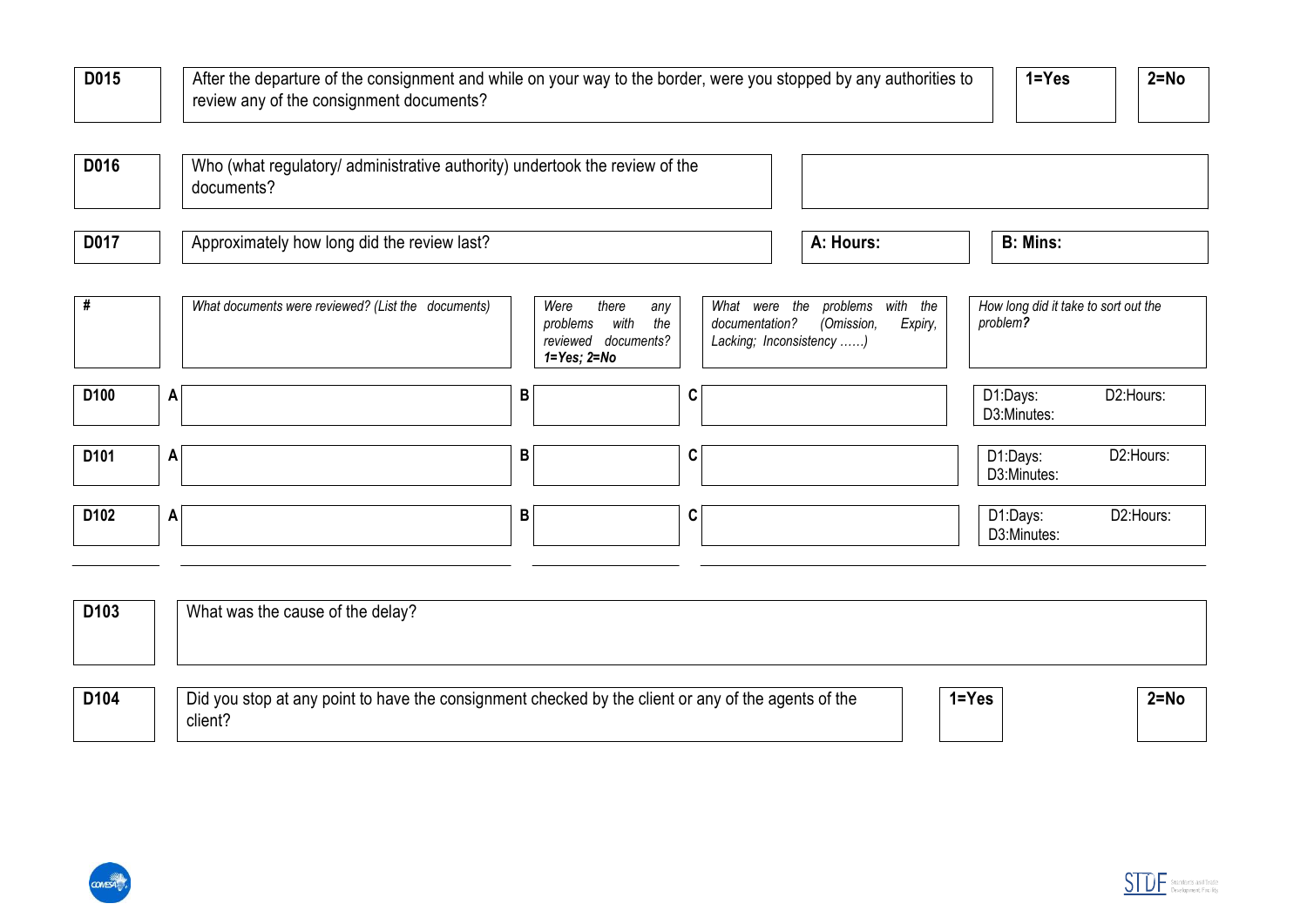|      | <b>Informal Costs A</b>                                                              |                                      |
|------|--------------------------------------------------------------------------------------|--------------------------------------|
| E100 | In the latest consignment that you passed through the border, were you asked for any | Yes<br>No                            |
|      | informal payment (probe for bribery) before the consignment could be cleared?        |                                      |
|      |                                                                                      |                                      |
| E101 | How much did you pay?                                                                |                                      |
|      |                                                                                      |                                      |
|      |                                                                                      | D102 Is this an SPS on non SPS cost? |
|      |                                                                                      |                                      |
| E102 | For what clearance did you make the informal payment/ bribe?                         |                                      |
|      |                                                                                      | E102A: SPS                           |
|      |                                                                                      |                                      |
|      |                                                                                      |                                      |
|      |                                                                                      | E102B: Non SPS                       |
|      |                                                                                      |                                      |
|      |                                                                                      |                                      |
|      |                                                                                      |                                      |
|      |                                                                                      |                                      |
|      | <b>Informal Costs B</b>                                                              |                                      |
|      |                                                                                      | Yes<br>No                            |
| E103 | In the latest consignment that you passed through the border, were you asked for any |                                      |
|      | informal payment (probe for bribery) before the consignment could be cleared?        |                                      |
|      |                                                                                      |                                      |
| E104 | How much did you pay?                                                                |                                      |
|      |                                                                                      |                                      |
|      |                                                                                      | D105 Is this an SPS on non SPS cost? |
| E105 | For what clearance did you make the informal payment/ bribe?                         |                                      |
|      |                                                                                      | E105A: SPS                           |
|      |                                                                                      |                                      |
|      |                                                                                      |                                      |
|      |                                                                                      |                                      |
|      |                                                                                      | E105B: Non SPS                       |